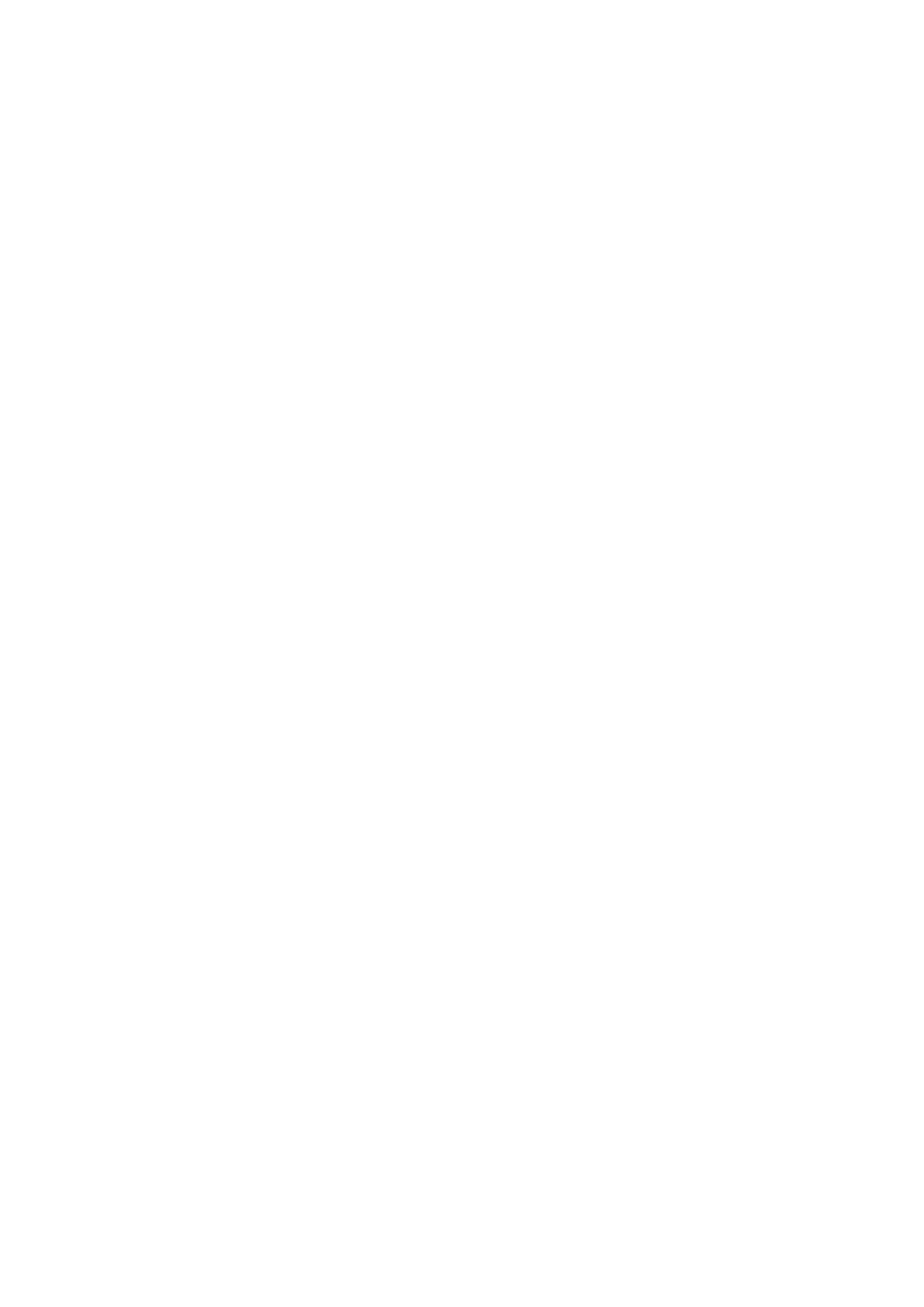

## **CONTENT**

| 1 <sup>1</sup>  | ANNOUNCER OF THE COMPETITION, JURY, INVITED PROFESSIONAL EXPERTS<br>AND AUXILIARY BODIES OF THE JURY                                                        | 4              |
|-----------------|-------------------------------------------------------------------------------------------------------------------------------------------------------------|----------------|
| 2 <sub>1</sub>  | SUBJECT OF THE COMPETITION AND COMPETITION ASSIGNMENT                                                                                                       | 6              |
| 3 <sup>1</sup>  | TYPE AND PURPOSE OF COMPETITION, SPECIFICATIONS OF SUBSEQUENT<br><b>CONTRACT</b>                                                                            | $\overline{7}$ |
| 4 <sup>1</sup>  | PARTICIPANTS OF THE COMPETITION                                                                                                                             | 8              |
| 5 <sup>1</sup>  | <b>COMPETITION PROPOSAL</b>                                                                                                                                 | 10             |
| 6 <sup>1</sup>  | AVAILABILITY OF THE COMPETITION DOCUMENTATION, COMPETITION<br>DOCUMENTATION, COMPETITION SITE VISIT AND EXPLANATION OF THE<br><b>COMPETITION CONDITIONS</b> | 13             |
| 7 <sup>1</sup>  | <b>EVALUATION CRITERIA</b>                                                                                                                                  | 15             |
| 8 <sup>1</sup>  | PRIZES, REWARDS AND REIMBURSEMENT OF EXPENSES ASSOCIATED WITH<br>PARTICIPATION IN THE COMPETITION                                                           | 16             |
| 9 <sub>1</sub>  | <b>COURSE OF THE COMPETITION</b>                                                                                                                            | 17             |
| 10 <sup>1</sup> | <b>SOLUTION OF DISPUTES</b>                                                                                                                                 | 21             |
| 11              | <b>AUTHOR'S RIGHTS</b>                                                                                                                                      | 22             |
| 12              | <b>OTHER CONDITIONS</b>                                                                                                                                     | 23             |

B | R | N | O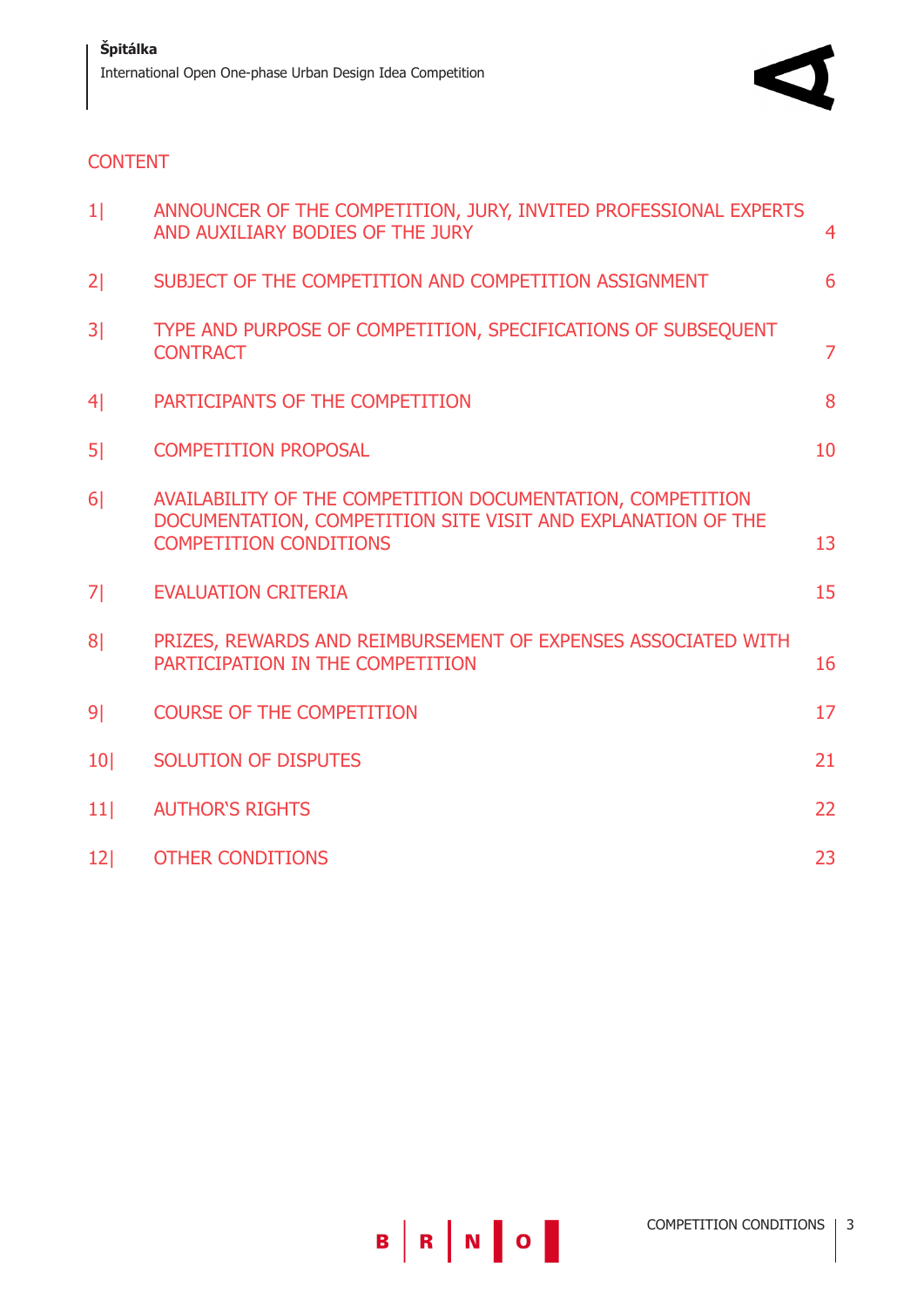

## 1| ANNOUNCER OF THE COMPETITION, JURY, INVITED PROFESSIONAL EXPERTS AND AUXILIARY BODIES OF THE JURY

#### 1|1 Announcer of the Competition

City of Brno Dominikánské náměstí 196/1, 602 00 Brno ID number: 44992785 Represented by JUDr. Markéta Vaňková, Mayor of the City of Brno

## 1|2 Competition Organiser and Preparer of the Competition Conditions

City Chief Architect's Office, Zelný trh 331/13, 602 00 Brno ID number: 05128820 Represented by doc. Ing. arch. Michal Sedláček phone: +420 770 176 560 e-mail: info@kambrno.cz Data mailbox ID: j9gzbp

Brno City Municipality Data, Analysis and Evaluation represented in competition by evaluation specialist Lukáš Grůza phone: +420 542 172 314 e-mail: gruza.lukas@brno.cz

## 1|3 Jury

Announcer of the Competition named following jury members

- 1|3|1 Regular Members of the Jury Involved
	- **─** RNDr. Filip Chvátal, Ph.D;
	- **─** Bc. Tomáš Koláčný, náměstek primátorky;
	- **─** Ing. Petr Fajmon, MBA.
- 1|3|2 Regular Members of Jury Independent
	- **─** Univ. Prof. DI Sibylla Zech;
	- **─** Barbara van den Broek chairwoman;
	- **─** Ing. arch. Petr Hlaváček;
	- **─** Ing. arch. Pavel Hnilička

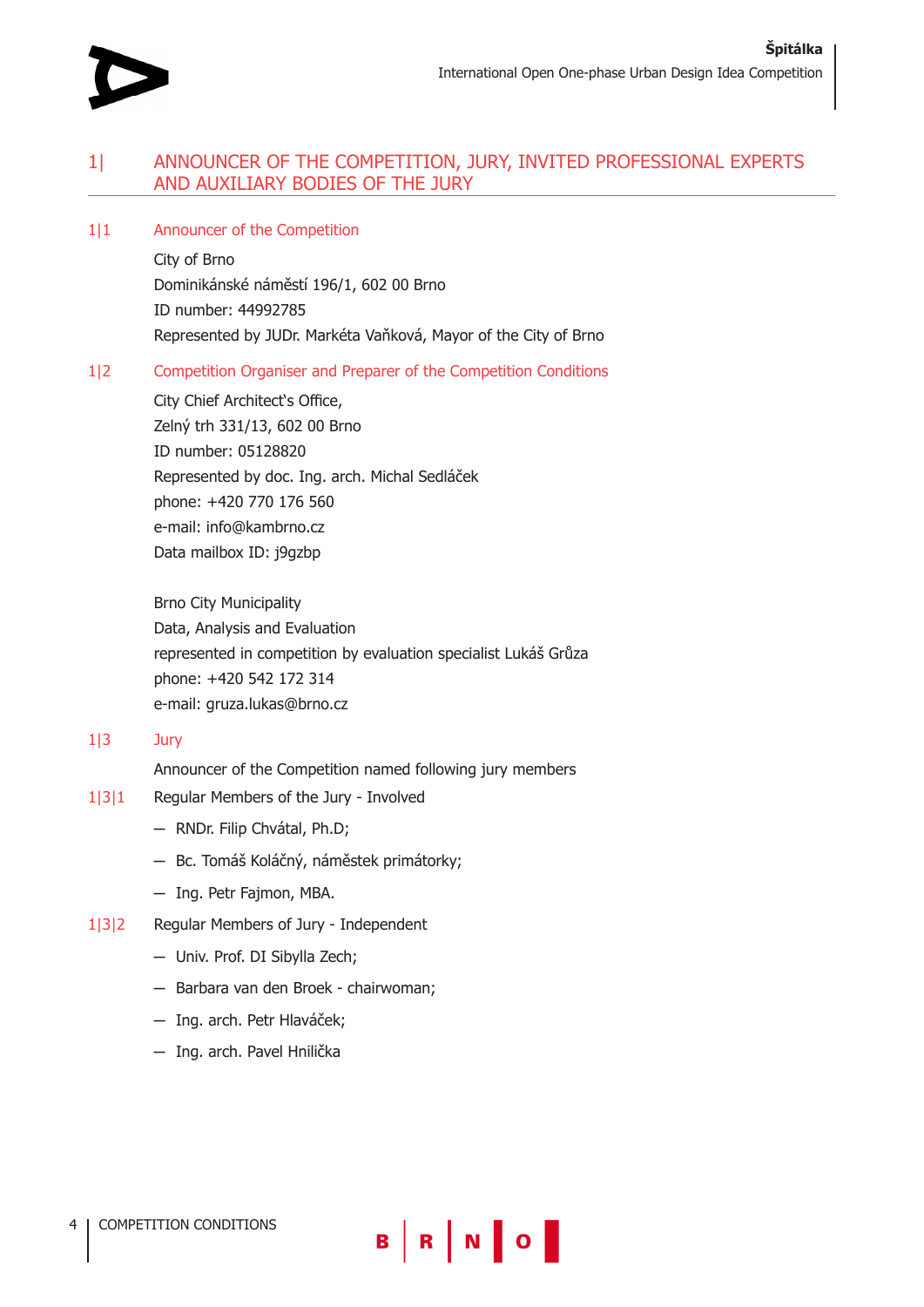## 1|3|3 Substitude Members of the Jury - Involved

- **─** doc. Ing. arch. Michal Sedláček, Chief Architect of the City of Brno;
- **─** Ing. arch. Vojtěch Mencl, Mayor of city district Brno-střed;
- **─** JUDr. Robert Kerndl, Deputy Mayor of the City of Brno;
- **─** Mgr. Petr Hladík, Deputy Mayor of the City of Brno.
- 1|3|4 Substitude Members of the Jury Independent
	- **─** doc. Ing. arch. Jakub Kynčl;
	- **─** Dipl-Ing. Ernst Rainer.

## 1|4 Invited Professional Experts

Urbanism and Spatial Planning

**─** Ing. arch. Antonín Hladík;

**Transport** 

- **─** Ing. Martin Všetečka, Ph.D.;
- City Development and Marketing

**─** Tomáš Ctibor;

Smart City

**─** Mgr. Lukáš Grůza

The jury may in the course of its deliberations invite more professional experts, though always with the agreement of the announcer.

B R N O

## 1|5 Secretary of the Competition

Ing. arch. Kateřina Výtisková City Chief Architect's Office, Zelný trh 331/13, 602 00 Brno phone: +420 770 176 561 e-mail: vytiskova.katerina@kambrno.cz Data mailbox ID: j9gzbpi

## 1|6 Re-examiner of Competition Proposals

Ing. arch. Tomáš Pavlíček City Chief Architect's Office, Zelný trh 331/13, 602 00 Brno phone: +420 770 176 563 e-mail: pavlicek.tomas@kambrno.cz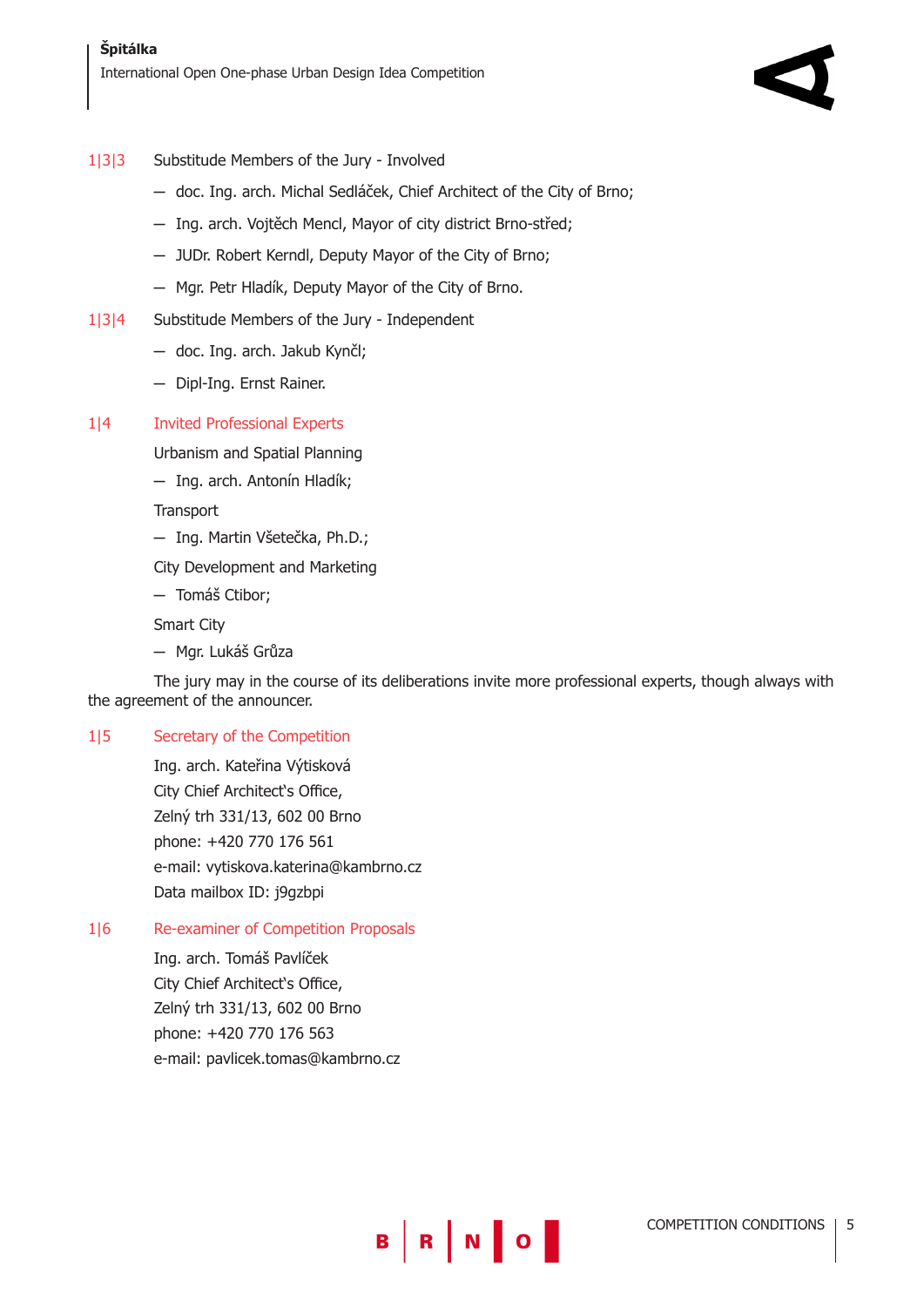

## 2| SUBJECT OF THE COMPETITION AND COMPETITION ASSIGNMENT

## 2|1 Subject of the Competition

The subject of competition is an urban idea proposal of location Špitálka in Brno - Zábrdovice. The proposal in the range of urban study, which determines the range, form and functional use of the site including links to the surrounding, will be processed to the whole area of interest according to the competition brief (attachement P01). The proposal will fulfill requirements for the existing urban space including living functions and complemented by more functions and areas needed in location context.

Due to the importance of this location the area of interest and the concerned area need to be solved as a whole with designed links between the areas.

The subject of proposal is almost to find optimal use of this area with emphasis on sustainable development, maximum possible energy efficiency and self-sufficiency, adaptability to climate changes and social resilience. During creating the urban concept it is necessary to work with shaping of buildings in terms with heating losses, orientation to the world, take into account the outlook of Brno, existing and future noise pollution of location, all in order to ensure a healthy environment in this location.

## Competition Goals

The aim of the competition is to get a quality urban design and to find a solution which will be used for the next steps leading to the change of the Brno City Master Plan and change of the regulatory plan of the area. The solution is supposed to have unifying concept and long-term sustainability that naturally and functionally integrate whole area into the city's structure.

Announcer of the competition aims to find a solution that finds new functions for parts of the city to revitalize, improve citizen's lives and reduce the impact of activities on the environment. The announcer of the competition also expects an inovative approach in terms of sustainability, mobility and energy renewal.

#### 2|2 Competition Assignment

2|2|1 The announcer requires to take into account:

- a) urban design requirements;
- b) green infrastructure requirements;
- c) transport and technical infrastructure requirements.
- These requirements are refined in relevant chapters in document P01 Brief.

2|2|2 Solution of aspects of the subject of the competition not specified above is on the invention of the participants.

#### 2|3 Consequences of Non-compliance of Announcer's Requirments on the Subject of the Competition

2|3|1 Non-compliance with the requirements specified in par. 2|2|1 is not a reason to remove a proposal from the assessment and to exclude a participant from the competition. The quality and complexity of the incorporation of these requirements into the competition proposal is one of the evaluation criteria for the competition and will be subject to assessment by the jury.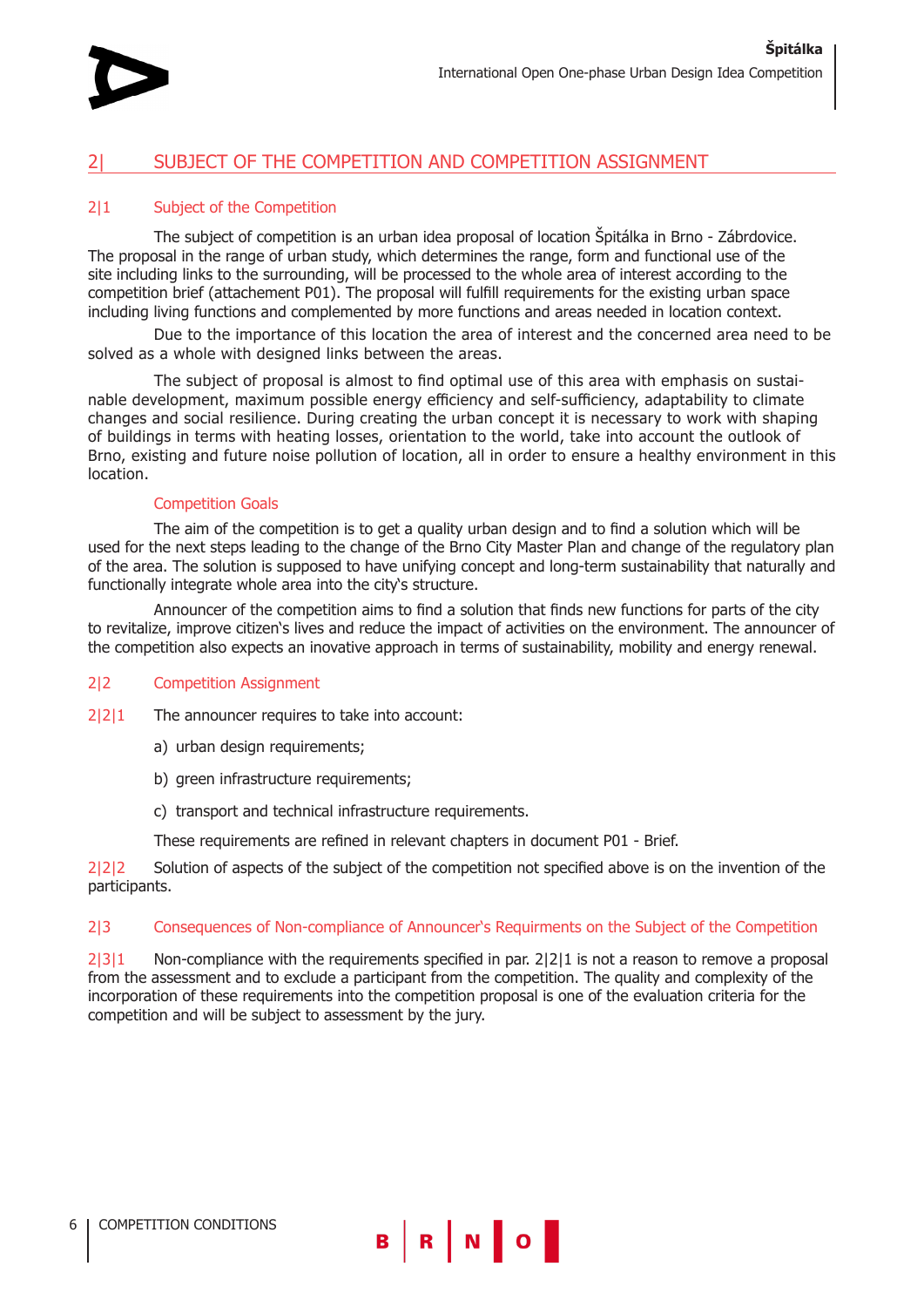## 3| TYPE AND PURPOSE OF COMPETITION, SPECIFICATIONS OF SUBSEQUENT **CONTRACT**

## 3|1 Type of Competition

- 3|1|1 According to the subject of the design, the competition is announced as **urban design**.
- 3|1|2 According to the range of participants, the competition is announced as **open international**.

3|1|3 According to the number of announced phases, the competition is announced as having **one phase**.

3|1|4 According to the goals of the design, the competition is announced as **ideological**.

The competition proposals will be judged anonymously.

## 3|2 Competition Purpose and Goal

3|2|1 The purpose and goal is to check the possible ways of solution of the competition subject and clarification of possible urban aspects, find and reward the most suitable solution, that fulfils the requirements of the announcer as contained in the competition conditions and its documents, so to provide to the announcer of the competition a portfolio of opinions on the area of interest.

- 3|2|2 Considering that:
	- **─** the announcer of the competition doesn't want to give public contract in subsequent negotiated procedure without publication
	- **─** the competition isn't part of procurement procedure for public contract for services;
	- **─** the aggregate value of prizes and rewards in context with participation in competition doesn't exceed CZK 2.000.000

the competition isn't realized in the Act no. 134/2016 Coll.

3|2|3 If these competition conditions refer to the Act no. 134/2016 Coll. (mainly in the case of definition of participation conditions), doesn't mean that competition will be in accordance with the Act no. 134/2016 Coll (in context of § 4 sec. 4 of the Act); in case of direct link announcer is authorized to use similarly assignation of the Act and participants are liable to respect stated.

B R N O

 $3|2|4$  The announcer reserves the right to delegate some of awarded participants to finish idea, eventually for purpose of possible document processing for public order brief for services, consisting in project documentation processing or its parts in procurement procedure in accordance with the Act.

- 3|3 Specifications of Subsequent Order
- 3|3|1 The competition is not followed by a subsequent contract.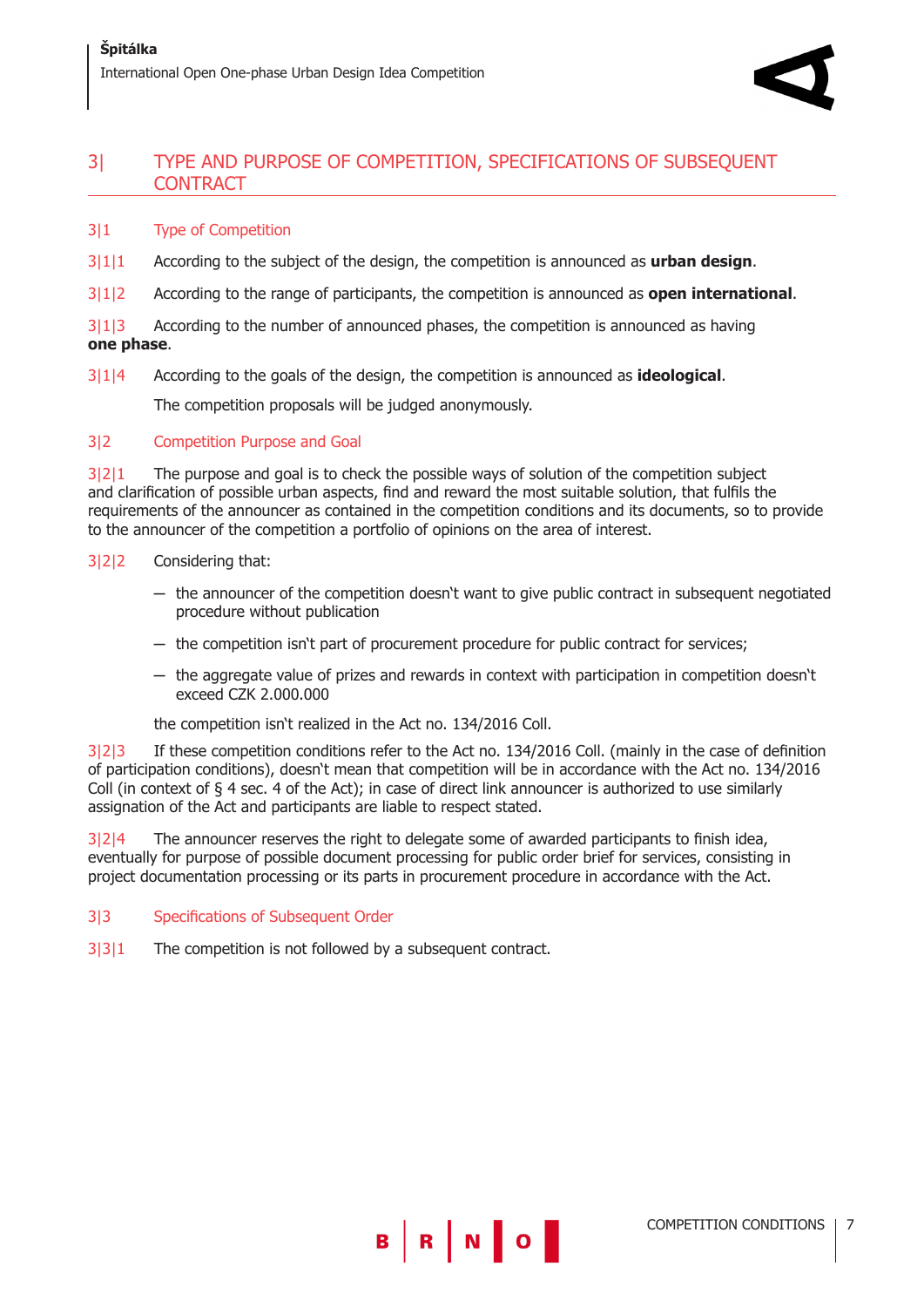

## PARTICIPANTS OF THE COMPETITION

#### 4|1 Conditions for Participation in the Competition

Conditions for participation in the competition will fulfil individuals or legal entities, separately or in association, that demonstrate following:

- a) none of the authors or co-authors of the competition proposal and their co-workers listed in the envelope entitled "AUTHOR" and, in case of legal entities none of the statutory authorities:
	- a.1) are involved with preparation of competition's brief and announcement;
	- a.2) are regular or substitude member of the jury, secretary of the competition, re-examiner of competition proposals or invited professional expert of the competition;
	- a.3) are a spouse, relative, permanent project partner, immediate superior or co-worker of individuals included in par. a.1) and a.2), in case if they are stated in the competition conditions;
	- a.4) are a member of local authority of the announcer or employee of announcer's offices or legal entities established by the announcer which participated in negotiation and approval of the competition conditions, competition brief or will participate in negotiation and approval of the competition results.
- b) fulfil basic qualification criteria pursuant to § 74 of the Act no. 134/2016 Coll.

#### 4|2 Qualification Requirements for the Competition

4|2|1 The participant will demonstrate the fulfilment of the conditions in the competition stated in paragraph 4|1 through documents inserted into the envelope "Author" (see paragraph 5|5 of the competition conditions).

4|2|2 If the competition proposal is submitted by a participant that consist of several persons in collaboration, all of the persons must fulfil the conditions stated in paragraph 4|1 letters a) and b).

4|2|3 If the competition proposal is submitted by multiple legal entities, all of these must fulfil the conditions stated in paragraph 4|1 letters a) and b). The fulfilment of conditions of basic qualification criteria demonstrate legal entities in accordance with § 74 section 2 of the Act no. 134/2016 Coll.

## 4|3 Consequences of Non-fulfilment of Conditions for Participation in the Competition

4|3|1 If the participant does not fulfil the conditions of participation in the competition according to par. 4|1, the jury will exclude the proposal from assessment and the announcer will exclude the proposal from the competition.

4|3|2 If the participant does not submit required documents in the envelope "Author" which demonstrate fulfilment of the conditions of participation in the competition according to par. 4|1 and par. 5|5|1, announcer will request in writing that the participant complete documents throught an authorized independent person. In case the participant required documents will not submit until 3 days from requestion for completion sent to email address or data mailbox stated in envelope "Author", the jury will exclude the proposal from assessment and the announcer will exclude the proposal from the competition. According to possibilities announcer can verify missing data from public lists and registers.

4|3|3 If the announcer finds out by verifying facts stated in honorable statement and checking submitted documents that participant doesn't fullfil conditions for participation in competition, announcer will exclude him/her.

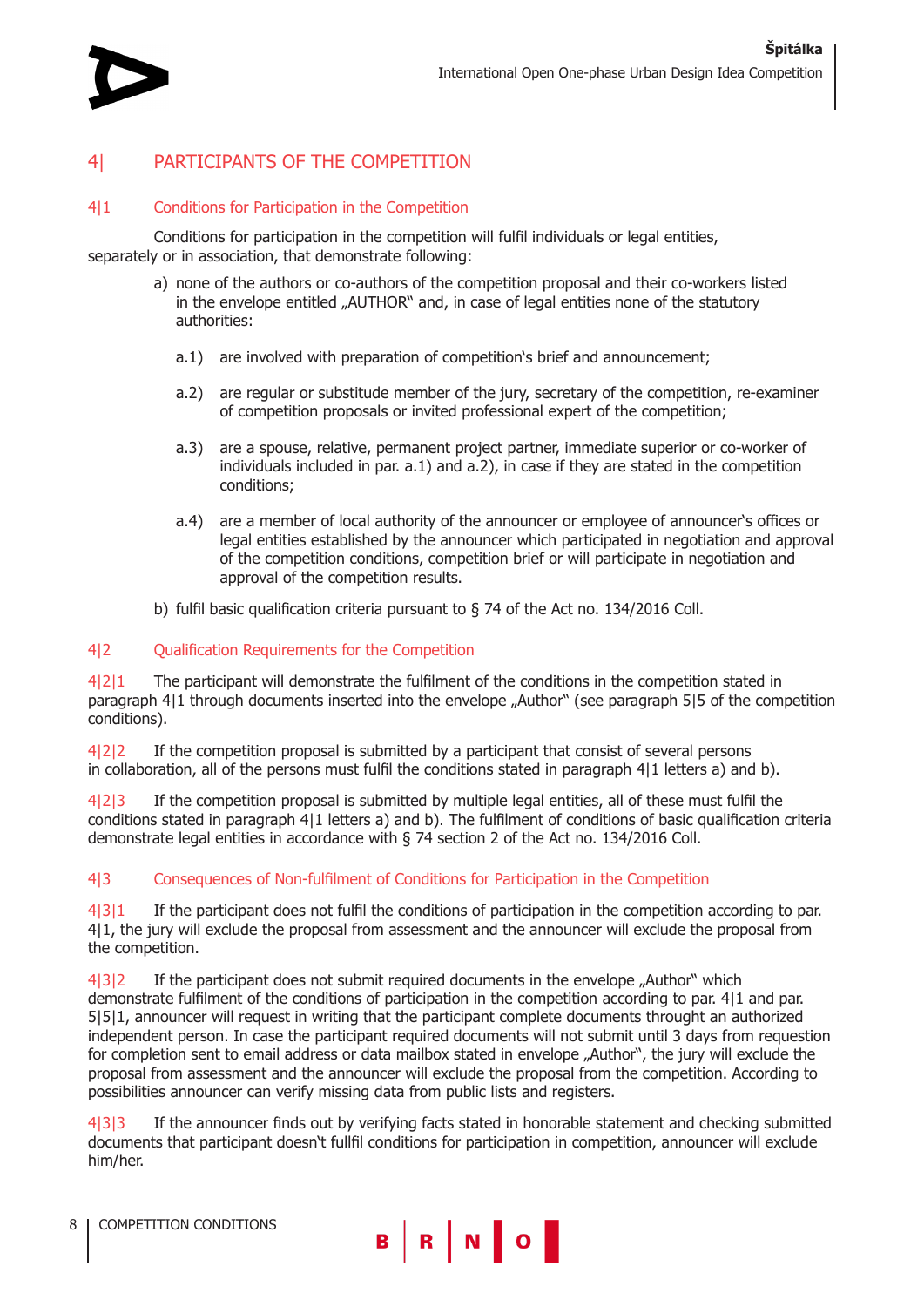

4|3|4 Proposals excluded by the jury from assessment due to non-fulfilment of the conditions for participation in the competition will not be assessed outside of the competition and will not be rewarded by special award.

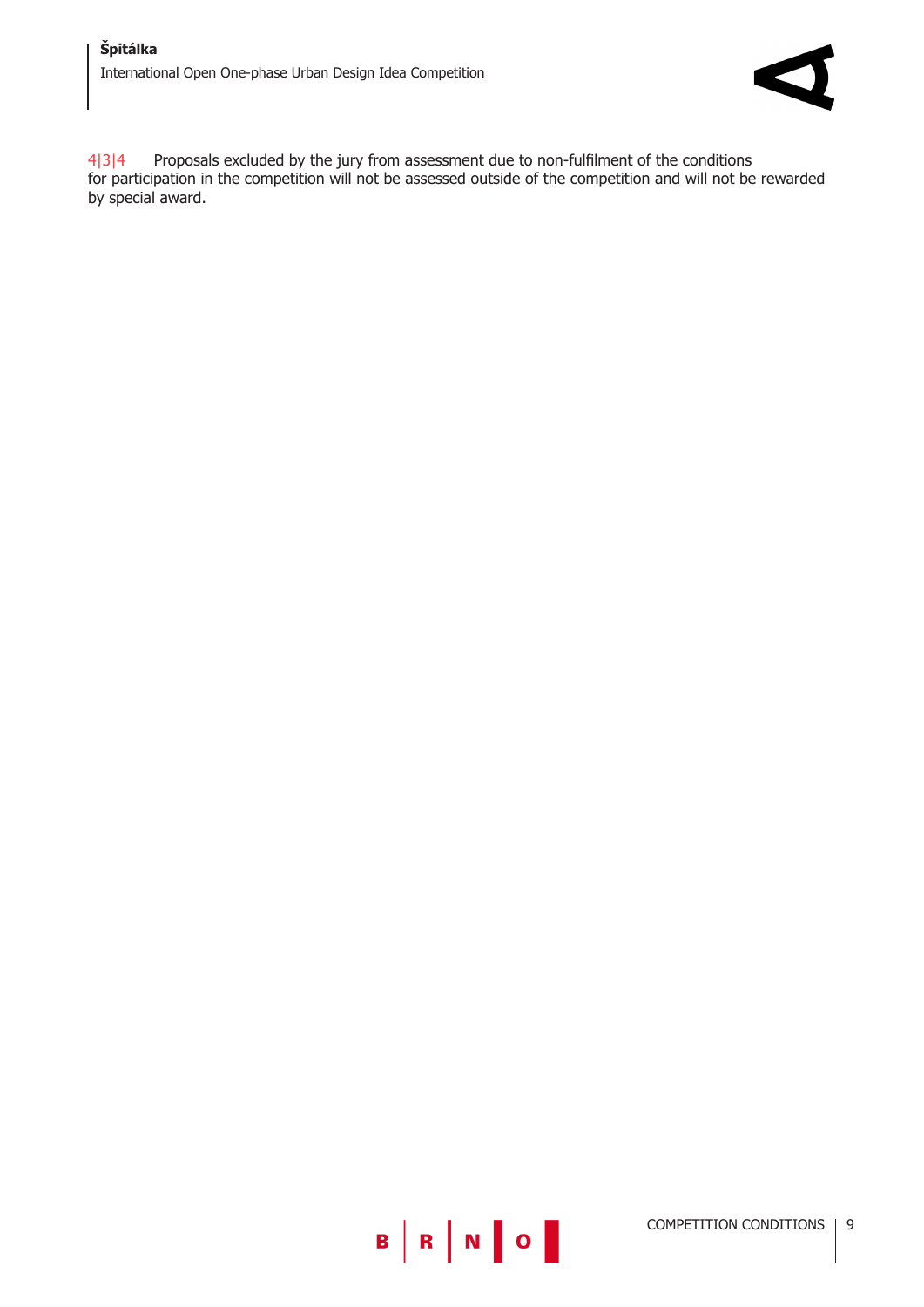

## 5| COMPETITION PROPOSAL

#### 5|1 Competition Proposal Requirements

The competition proposal will contain:

- a) Graphic part on 4 boards  $700 \times 1000$  mm made from light material for exhibition purposes (hereinafter "boards") containing graphic representation of the proposal (see par. 512);
- b) text part in one common folder format A4 in one copy (see par. 5|3);
- c) digital version of the proposal on hardware data storage (see par. 5|4);
- d) the envelope entitled "Author" (see par. 515).

#### 5|2 Graphic Part

The following graphic representations are recommended:

- 5|2|1 Board 1 will contain the graphic representations:
	- a) Overall site plan of the area of interest 1 : 2 000;
	- b) Annotation describing the main ideas of the proposal (max. 500 800 symbols, spaces incl.);
	- c) Other drawings of the proposal.
- 5|2|2 Board 2 will contain the graphic representations:
	- a) Visualization in photography (see document P08) from south (any graphics technology);
	- b) Drawings illustrating the main concept of the proposal;
	- c) Other drawings of the proposal.
- 5|2|3 Board 3 will contain the graphic representations:
	- a) Drawings illustrating functional, traffic, landscape and public space solutions, etc.;
	- b) Other drawings of the proposal.
- 5|2|4 Board 4 will contain the graphic representations:
	- a) Development strategy
	- b) Another design representation at the discretion of the participants.

5|2|5 The announcer recommends to organize boards in accordance with document P02 - Boards Standards.

#### 5|3 Text Part

- 5|3|1 It is recommended that the text part will contain:
	- a) title page with a list of the parts of the competition proposal marked by a serial number and the name of the part and sequential serial numbers (see par. 5|6|1 letter b) of competition conditions);
	- b) text description of proposal (author's report) ranging max. 7200 symbols, spaces incl. Text may be interleaved or supplemented with another additional informations and technical specifications of proposal in form of text, sheets, pictures, sketches or schemes that refine solution principle and technical refining of the proposal.

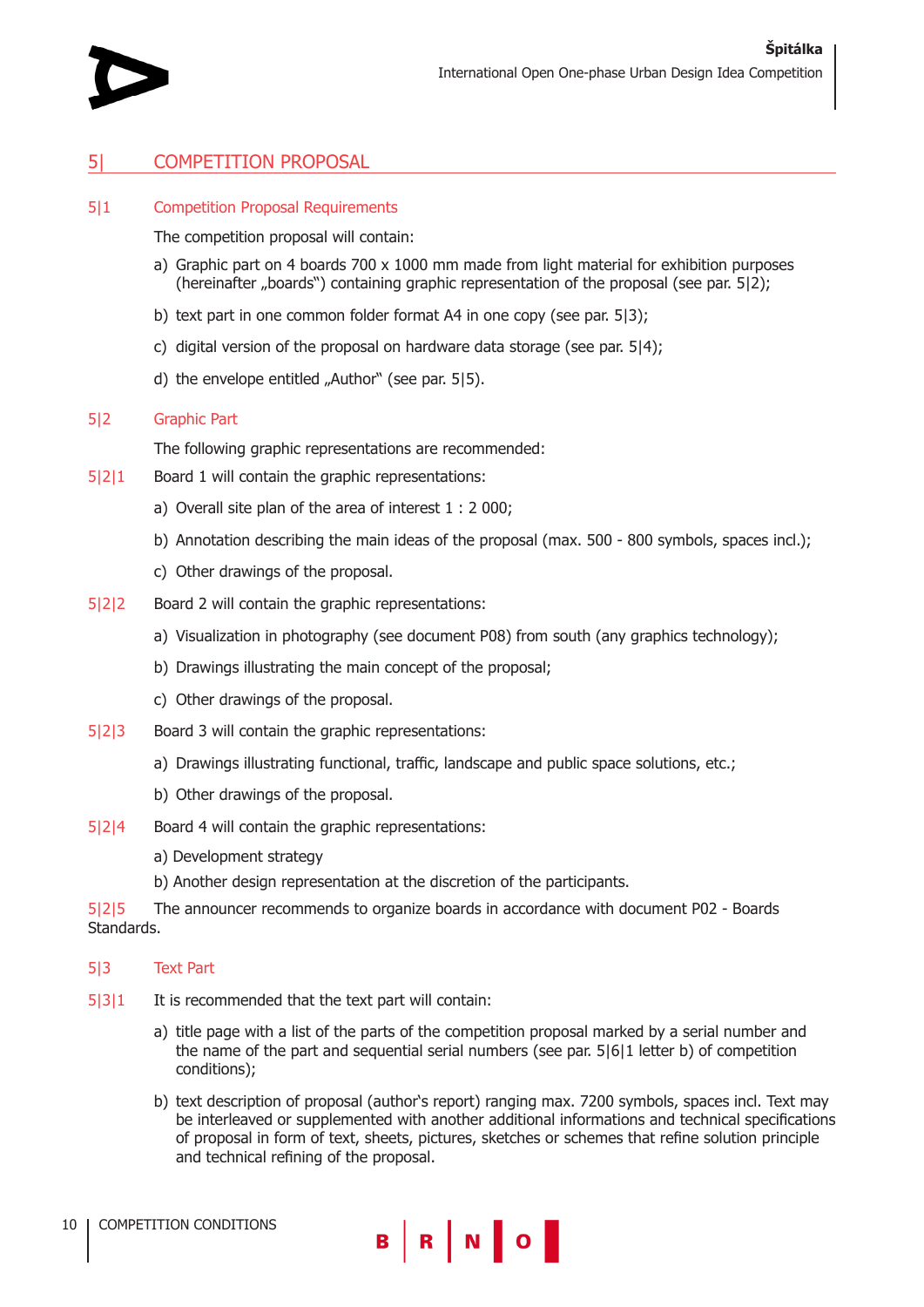

- c) balance sheet in accordance with document P04.
- 5|3|2 The recommended range of text part is 10 A4 pages in accordance with P03 Text Part Standards.

## 5|4 Digital Version of the Proposal

5|4|1 The participant will submit proposal in digital form on hardware data storage CD/DVD which will contain following:

- a) boards of graphic part in format \*.pdf in 300 dpi resolution for publishing of proposal on the competition web site or catalog;
- b) the text part in \*.pdf format in 300 dpi resolution;
- c) annotation from Board 1 in  $*$ .doc or  $*$ .docx format;
- d) balance sheet in accordance with document P04 in \*.xls or \*.xlsx format, event.\*.doc or \*.docx.

5|4|2 The case of the CD/DVD will be marked by inscription "ŠPITÁLKA" and will be protect against damage.

5|4|3 The participant will ensure that files saved on CD/DVD and on the data on the CD/DVD itself don't contain the name or any other designation of the author and there is no breach of anonymity. Stated requirements for content and organization of digital version are recommended. If a participant does not submit a digital version that fullfil requirements in accordance with par. 5|4|1, agrees with fact, that his/her proposal will not be able to introduce in presentation of competition results.

## 5|5 Envelope Entitled "Author"

- 5|5|1 The envelope will contain following documents:
	- a) data about the competition participant informations about author / authors of the proposal and co-workers; their names, addresses, mutually agreed percentage share of the prize or award, event. phone numbers and fax numbers, e-mails. Name and address of contact person for communication with secretary of competition, bank account number for sending of prize or reward, in case of company its ID, data mailbox ID - in accordance with document P05.
	- b) signed licence agreement about copyright, if the participant isn't the same as the author (see par. 11|1);
	- c) honorable statement about the fulfilment of the conditions of the participation in the competition in accordance with par. 4|1 of competition conditions (document P06);
- 5|5|2 The envelope will be sealed, intact and completely opaque.

## 5|6 Designation of the Proposal and Its Parts

5|6|1 It is recommended to mark the parts of the competition proposal specified in par. 5|1, 5|2, 5|3, 5|4 and 5|5 (graphic part, text part, digital version of the proposal, envelope entitled "Author") as follows:

- a) in the lower right corner a 3×3 cm box in which the secretary of the competition will inscribe the unique number of the proposal;
- b) in the lower left corner a 3x3 cm box in which the participant will inscribe the serial number of the part listed in text part;

B R N O

c) in the lower part in the middle with the text  $\mathcal{L}$ SPITÁLKA".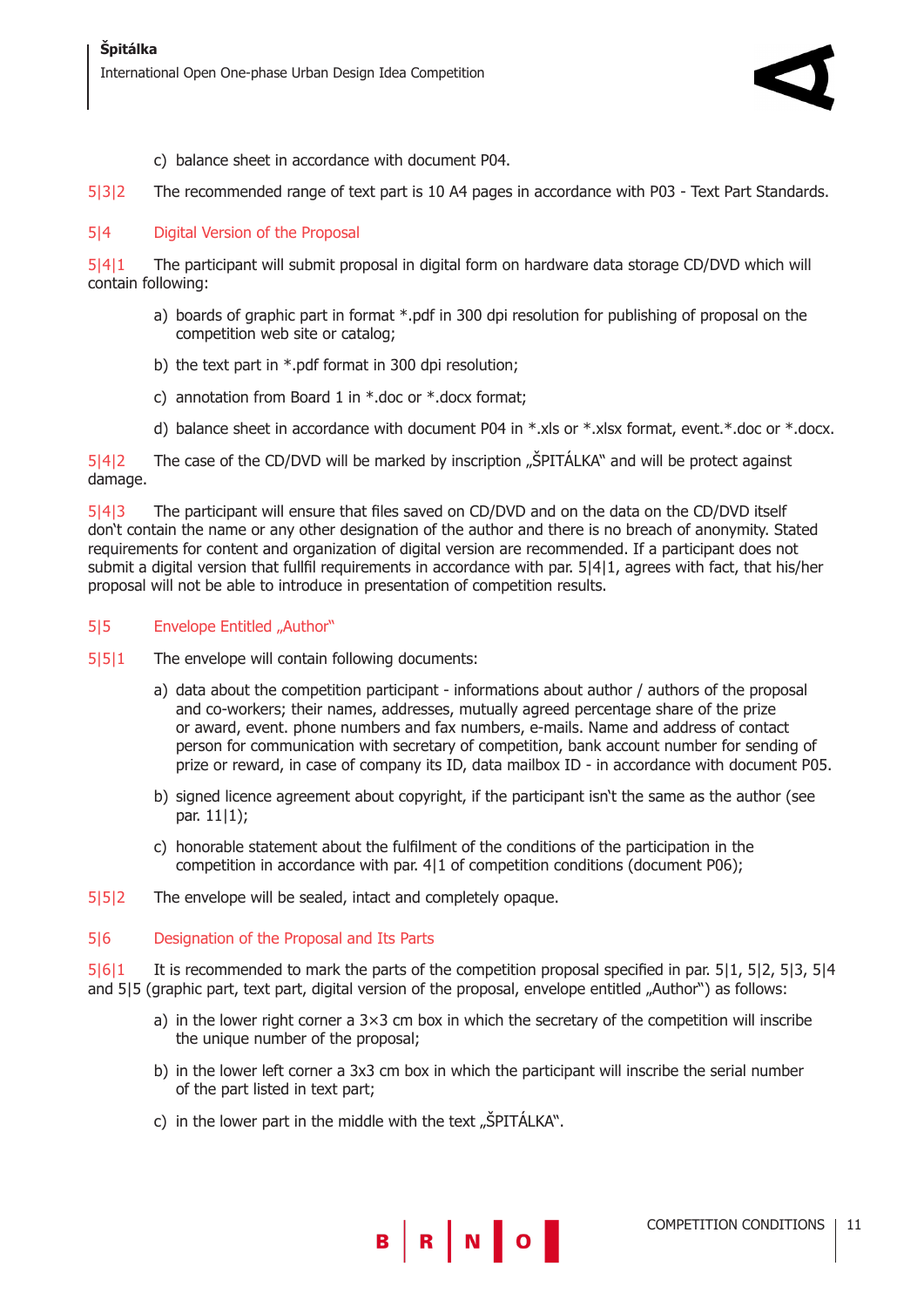

## 5|6|2 Packaging of the proposal

In his/her own interest, the participant will insert all parts of the proposal (graphic part, text part, digital version of the proposal, envelope entitled "Author") into the solid and sealed tamper-proof packaging with the inscription "DO NOT OPEN – COMPETITION PROPOSAL – ŠPITÁLKA". Requirements for packaging are recommended, announcer is not responsible for that proposals without proper designation on packaging will not be deliver to the submission address and for that the jury will not be able to judge damaged proposals.

## 5|7 Conditions of Anonymity for the Competition Proposal

5|7|1 The proposals will be presented anonymously. No part of the competition proposal (with the exceptions expressly provided in these competition conditions) may contain the name and signature of the participant, a password or any other graphic insignia that could lead to identification of the participant and violation of anonymity.

5|7|2 For the purposes of ensuring anonymity of the sender, all competition proposals sent by post or any other public carrier will bear a single return address:

## **Česká komora architektů**

**Josefská 6** 

## **118 00 Praha 1 - Malá Strana**

5|7|3 If the competition proposal is sent by post or any other public carrier from outside the Czech republic, the competition participant must give as a return address the name and postal address of the professional association in which the participant is registered under the laws of the country of the participant, or another public association that agrees to this procedure.

5|7|4 The competition jury will exclude from evaluation proposals in which re-examiner and the secretary, in the course of the controlling procedure, or the jury, in the course of the evaluation of the proposals, finds out the violation of the anonymity conditions. Non-compliance with the requirements for envelope entitled "Author" stated in par. 5|5|2 is considered as a violation of the anonymity conditions too. The announcer will exclude the participant who submitted that proposal from the competition.

5|7|5 Proposals excluded from evaluation by the jury from the reason of violence of the anonymity conditions will not be judge out of the competition either.

## 5|8 Consequences of Non-compliance with Competition proposal requirements

5|8|1 Proposals not containing some part of requisites stated in par. 5|1 and 12|1, will be excluded from evaluation by the jury. If the proposals do contain relevant parts, but these do not fulfil mentioned requirements, the jury will proceed in accordance with the Code of the Competition.

5|8|2 Proposals disqualified from the reason of non-compliance with the requirements for the competition proposal may be evaluated out of the competition and may be awarded special rewards.

5|8|3 Participants whose proposals were excluded from evaluation by the jury will be excluded from the competition by the announcer.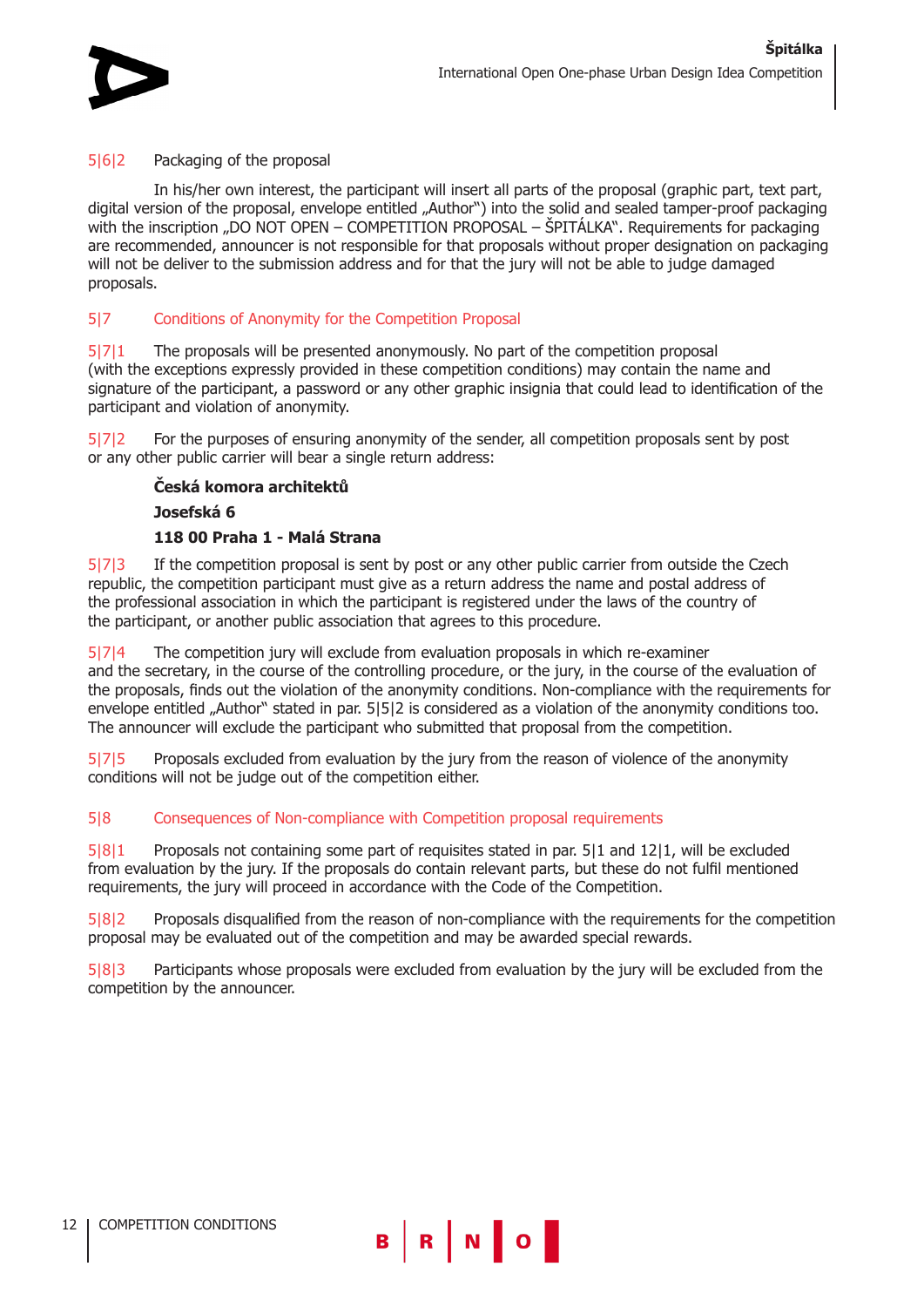## 6| AVAILABILITY OF THE COMPETITION DOCUMENTATION, COMPETITION DOCUMENTATION, COMPETITION SITE VISIT AND EXPLANATION OF THE COMPETITION CONDITIONS

## 6|1 Availability of Competition Documentation

6|1|1 Competition documentation in terms of tender documentation in accordance with the Act is created by these competition conditions and competition documentation in accordance with par. 6|2.

6|1|2 The competition conditions and competition documentation are published on http://kambrno.cz/ souteze/ and on the announcer's profile https://nen.nipez.cz from the day of competition announcement until the competition deadline.

6|1|3 Explanation of the competition documentation will be published on http://kambrno.cz/souteze/ and on the announcer's profile https://nen.nipez.cz no later than date stated in par. 9|4|3. All explanations of the competition documentation will be published until the deadline for submission of competition proposals.

## 6|2 Competition Documentation

- 6|2|1 The announcer provides the participants these documents in digital form:
	- P01 Competition Brief (\*.pdf)
	- P01a Request for Submission of Competition Documents Layout (\*.pdf)
	- P02 Boards Standards (\*.pdf, \*.dwg)
	- P03 Text Part Standards (\*.xls)
	- P04 Balance Sheet Standards (\*.pdf)
	- P05 Participant Data (\*.pdf)
	- P06 Honorable Statement (\*.pdf)
	- P07 Area of Intererst (\*.pdf, \*.dwg)
	- P08 Documentation for Visualization (\*.jpg)
	- P09 Report of the State of the City (\*.pdf)
	- P10 Map Data of Area planimetry, altimetry, cadastral map, ... (\*.dgn, \*.dwg, \*.pdf, \*.txt)
	- P11 Orthophotomap of Brno City (\*.tiff/\*.tfw)
	- P12 3D Model of the City (\*.dwg)
	- P13 Cutout from ÚAP (non-statutory planning materials) 2016 (\*.dgn, \*.dwg, \*.pdf)
	- P14 Cutout from ÚPmB (zoning plan) (\*.dgn, \*.dwg, \*.pdf)
	- P15 Project Smart City Brno (\*.pdf)
	- P16 Critical Infrastructure (\*.pdf)
	- P17 Informations about Development Locations (\*.pdf)
	- P18 New City Boulevard (\*.pdf)
	- P19 Guide (\*.pdf)

6|2|2 Competition documents P02 – P19 will be available at the participant's request after the conclusion of an agreement with the announcer on the observance of the conditions for the protection of the rights to these documents - fulfil document P01a and send it on e-mail address of secretary of competition.

The participants undertake to use the documents only for drawing up a competition proposal.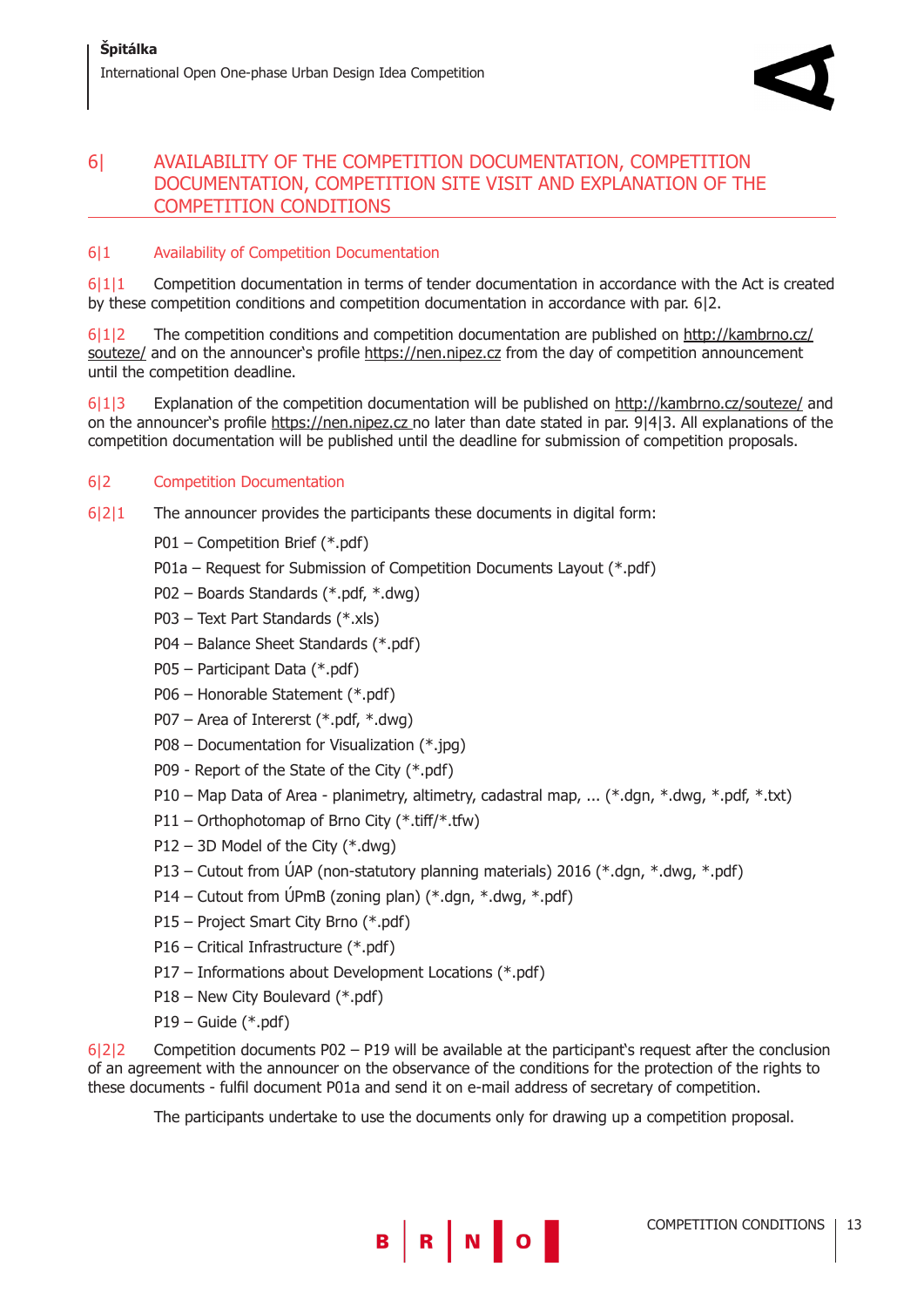

## 6|3 Competition Site Visit

The announcer will organize a visit of the competition site with explanation for the participants of the competition on the date according to par. 9|3. No questions regarding the organizational issues of the competition and the subject of the competition will be considered and answered during the visit.

## 6|4 Explanation of the Competition Documentation (questions)

6|4|1 The participants may submit requests for explanation of the competition documentation only in writing to the email address of the secretary of the competition in terms stated in par. 9|4.

6|4|2 Explanation of the competition documentation will be published in accordance with par. 6|1|2 with the text of the request (question) without identification of the participant. The deadlines for submitting requests are set out in par. 9|4.



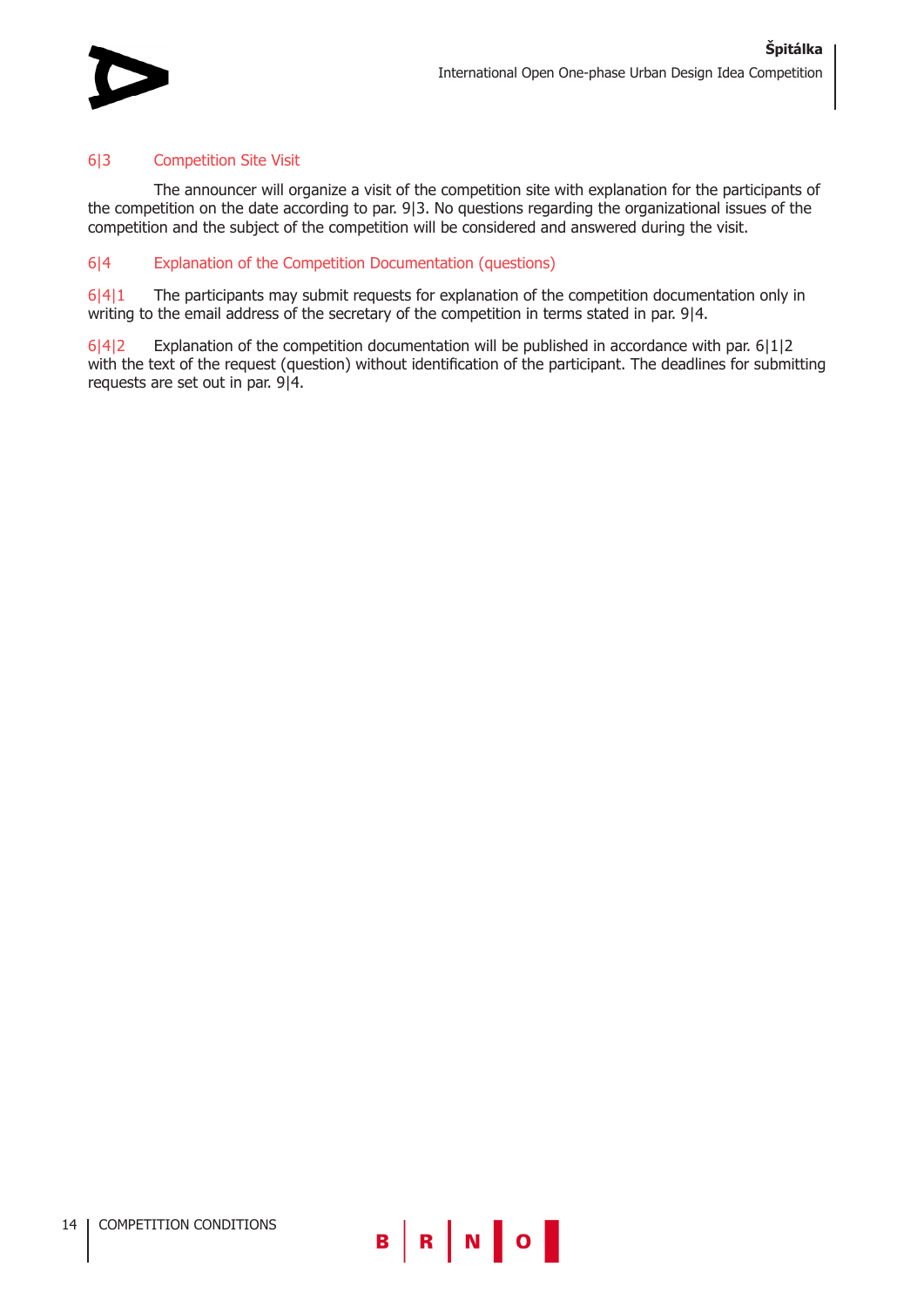## 7| EVALUATION CRITERIA

#### 7|1 Evaluation Criteria

The following criteria will be used for evaluating the proposal, in no order of importance:

- a) Comprehensive urban design quality of the proposal including Smart City principles;
- b) Level of compliance with the requirements of competiton brief;
- c) Connection to the surrounding urban and landscape structures in terms of topography, transport services and environmental quality;
- d) development strategy;
- e) working with the current buildings.

The jury will assess the degree of fulfilment of criteria that cannot be expressed quantitatively based on the experience and knowledge of its individual members.

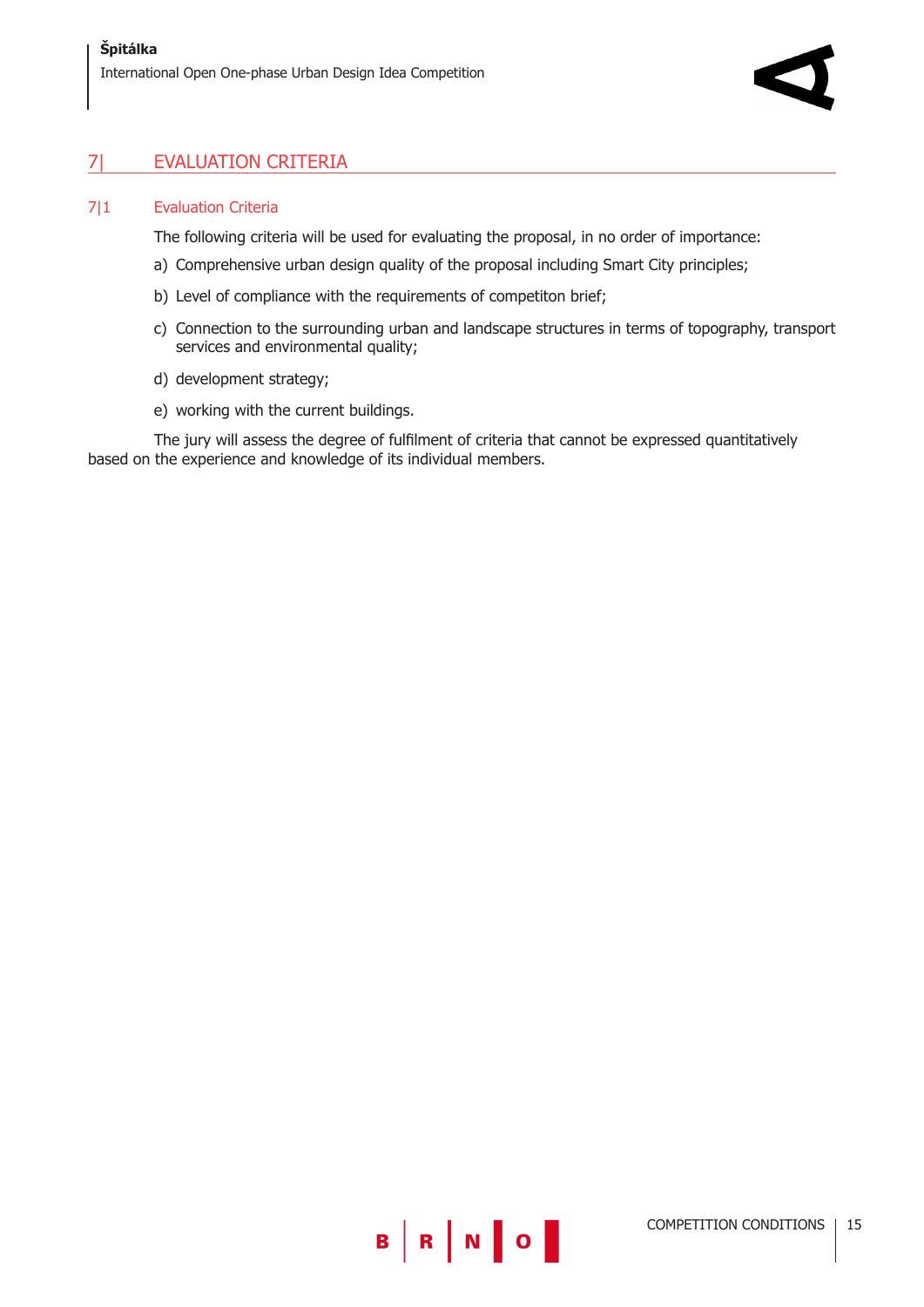

## 8| PRIZES, REWARDS AND REIMBURSEMENT OF EXPENSES ASSOCIATED WITH PARTICIPATION IN THE COMPETITION

## 8|1 Total Amount of Prizes, Rewards and Reimbursements in the Competition

The total amount of prizes, rewards and reimbursement in the competition is set at CZK 1.300.000 (by words: one million three hundred thousand Czech crowns).

#### 8|2 Prizes

- 8|2|1 First prize is set at CZK 500.000 (five hundred thousand Czech crowns).
- 8|2|2 Second prize is set at CZK 400.000 (four hundred thousand Czech crowns).
- 8|2|3 Third prize is set at CZK 300.000 (three hundred thousand Czech crowns).

#### 8|3 Rewards

For proposals that did not receive any prizes but have brought remarkable partial ideas and solutions is set amount for rewards at CZK 100.000 (one hundred thousand Czech crowns).

#### 8|4 Reimbursement of Expenses Associated with Participation in the Competition

The announcer will give no reimbursements of expenses associated with participation in the competition.

#### 8|5 Conditions for Possible Desicion on Different Prizes and Rewards Distribution, eventually Nongranting of Certain Prices and Rewards

In accordance with § 10 section 8 and § 12 section 2 of the the Code of Competition of the Czech Chamber of Architects, the jury may, in exceptional cases, decide to not allocate any of listed prizes or rewards and not divide determined amount or divide another way. In special cases, the jury may decide to otherwise allocate the total amount for each prizes. This decision must be substantiated by the jury in a protocol on the course of the competition, along with a record of a vote among the regular members of the jury.

## 8|6 Taxation Circumstances for Prizes and Rewards Allocated in the Competition

8|6|1 Prizes and rewards allocated in the competition to non-business individuals will be reduced, according to § 36 sec. 2 letter i) of Act no. 586/1992 Coll., on Income Tax, as later amended, by a 15% income tax, which will be submitted by the announcer pursuant to Act no. 280/2009 Coll., the Tax Code, to the correct tax administrator.

8|6|2 Prizes and rewards in the competition to legal entities and business individual will be paid, pursuant to Act no. 586/1992 Coll., on Income Tax as later amended, to the full extent and will be taxed by the legal entity itself within the framework of the regular tax filing.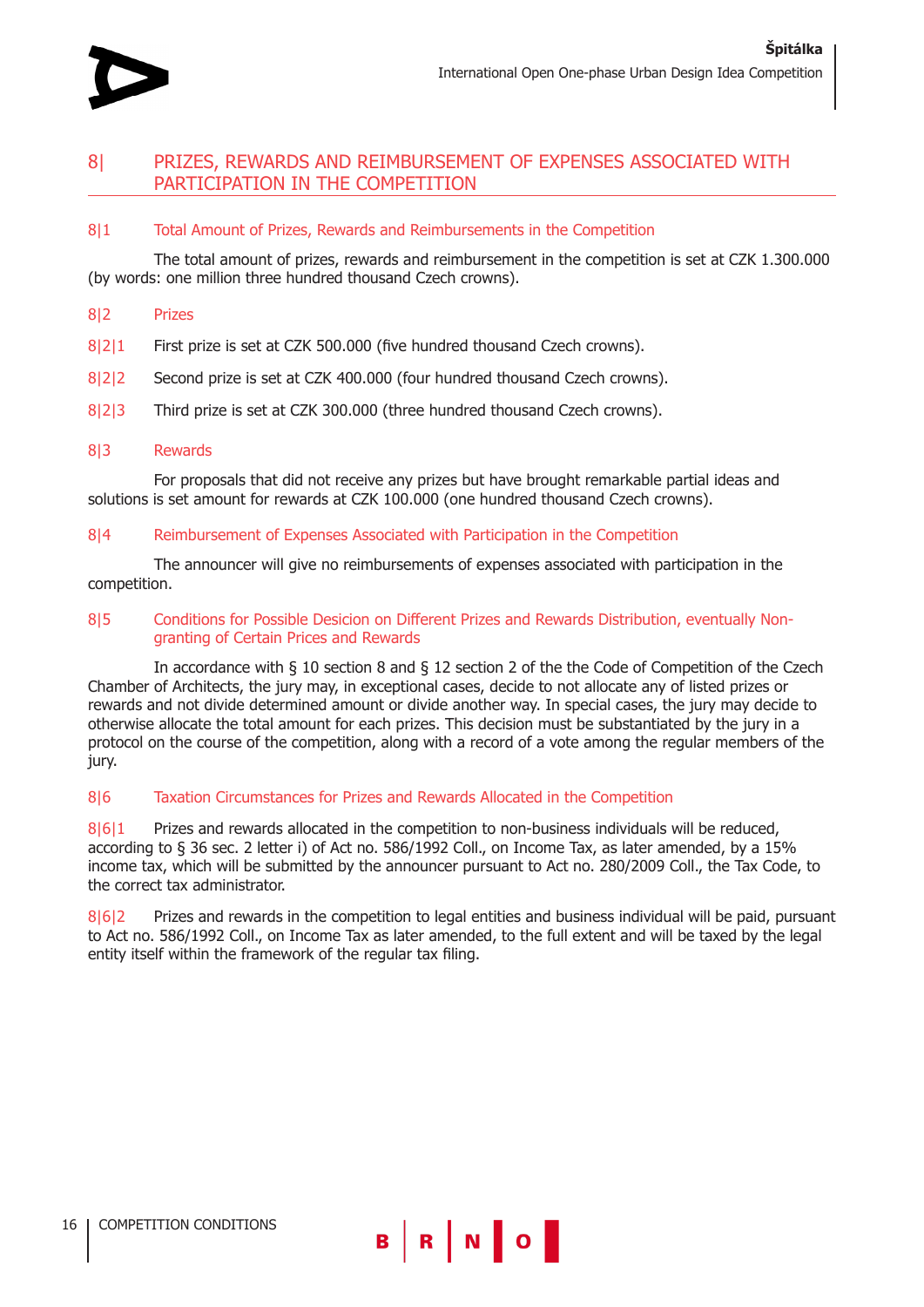## 9| COURSE OF THE COMPETITION

## 9|1 Discussing the Competition Conditions before the Announcement of the Competition

9|1|1 The competition conditions were approved by the competition jury at its constituent session on 30th August 2018 and subsequently by per rollam voting on 16th October 2018. Written confirmation is available at the announcer.

9|1|2 The competition conditions were approved by the City Council on 23rd October 2018.

9|1|3 The Czech Chamber of Architects issued the confirmation of regularity for the competition conditions on 29th October 2018 by the letter no. 2041-2018/Šp/Ze.

## 9|2 Initiation of the Competition

9|2|1 The competition starts on 30th October 2018. This is the starting date for the competition deadline.

9|2|2 The competition conditions and competition documentation are available on the announcer's profile at https://nen.nipez.cz and at http://kambrno.cz/souteze/. Participant should, in his/her own interest, continuously watch websites stated above.

## 9|3 Competition Site Visit

The competition site visit will be held on 9th November 2018 and on 23rd November 2018. The meeting of the participants is at 1:00 p.m. in front of the Teplárny Brno, a.s. administration building entrance, on Špitálka 6.

## 9|4 Explanation of the Competition Conditions

9|4|1 Under the conditions specified in par. 6|4, the participants may request an explanation of the competition documentation until 30th November 2018.

9|4|2 A jury meeting to answer the questions will be solved in form of per rollam.

9|4|3 The announcer will publish the explanation of the competition documentation (answers to questions) by 7th December 2018.

## 9|5 Submission of Competition Proposals

9|5|1 Competition proposals may be submitted every work day before the deadline from 9:00 a.m. to 5:00 p.m. (CET) and on last day for submission from 9:00 a.m. to 3:00 p.m. (CET) to the Secretary of the Competition at Zelný trh 331/13, 602 00 Brno, 2nd floor.

9|5|2 The final deadline for submission of the competition proposal, the moment when ends possibility for submission of proposals, is 21st January 2019 at 3 p.m.

9|5|3 A participant who submits the proposal after this deadline will be excluded from the competition by the announcer. Upon personal handover, the announcer has the right not to take the proposal submitted after the deadline in accordance with par. 9|5|2.

9|5|4 In case that a proposal is sent by post or other public carrier, it is in the interest of the sender to ensure that the proposal is delivered to the address of the announcer within the deadline in accordance with par. 9|5|2.

9|5|5 The person accepting the proposals will mark the date and time of the takeover on it. In the case of personal handover, will issue a receipt to the participant with the date and time of the takeover.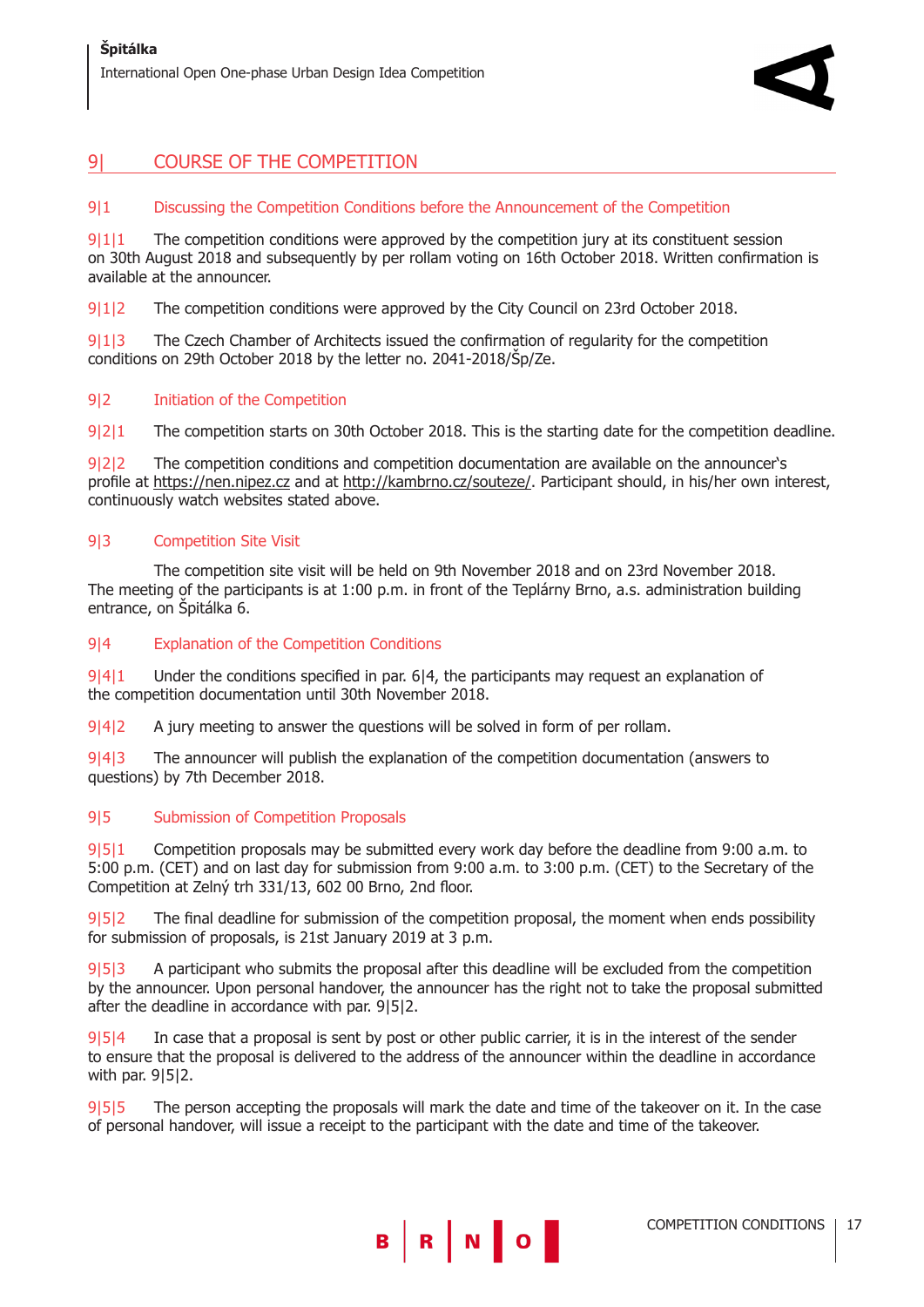

## 9|6 Fullfiling of Participation Conditions in Competition Check

9|6|1 Check of fullfiling of participation conditions in competition will make authorized independent person who will open "Author" envelopes immediately after deadline. The authorized person who make check of fullfiling participation conditions in competition, will reseal up "Author" envelope and will be bound to silence so that jury, incl. supporting organs, can evaluate anonymous proposals until opening "Author" envelopes.

9|6|2 An independent person authorized by the announcer will make checking report, which will be submitted on evaluation session to the jury after opening of "Author" envelopes and which will be attached to the Protocol on course of the competition.

#### 9|7 Re-examination of Proposals

9|7|1 Re-examination of the proposals shall be carried out by the secretary and re-examiner immediately after the competition deadline.

9|7|2 After unpacking proposals, the secretary will mark each parts of the proposal by the number under which the proposals will be examined and evaluated. The proposal numbers may be changed based on a decision by the jury or announcer; no later than the start of evaluation of the proposals.

9|7|3 The re-examiner and the secretary will prepare a report about the re-examination of the proposals which will be submitted to the jury and attached to Protocol on the course of the competition.

#### 9|8 Jury Evaluation Session

The date of the jury evaluation session is provisionally set to days 31st January to 1st February 2019. Possible change of the date of session will be published during competition in accordance with par. 9|2|2.

## 9|9 Protocol on Course of the Competition

9|9|1 The secretary, eventually another authorized person by the chairman of the jury, will make a protocol on the course of the competition from all jury meetings and the correctness shall be verified by the signature of all members of the jury and confirmed by the person making record.

- 9|9|2 The protocol on course of the competition contains, in particular
	- a) records of all jury meetings including voting record;
	- b) report on the explanation of the competition documentation during competition period;
	- c) report on takeover the proposals and re-examination of the proposals;
	- d) recommendations to the announcer to exclude participants from the competiton;
	- e) list of all evaluated competition proposals;
	- f) record the progress of the evaluation of the competition proposals incl. the voting record;
	- g) written evaluation of all proposals;
	- h) information about opening of the envelopes entitled "Author" and names of participants assigned to proposals numbers;
	- i) the jury's opinion to selection of the most suitable proposals, to determination of their ranking, to allocation of prizes and rewards incl. justification and other jury recommendations;
	- j) attendance papers from each jury meetings.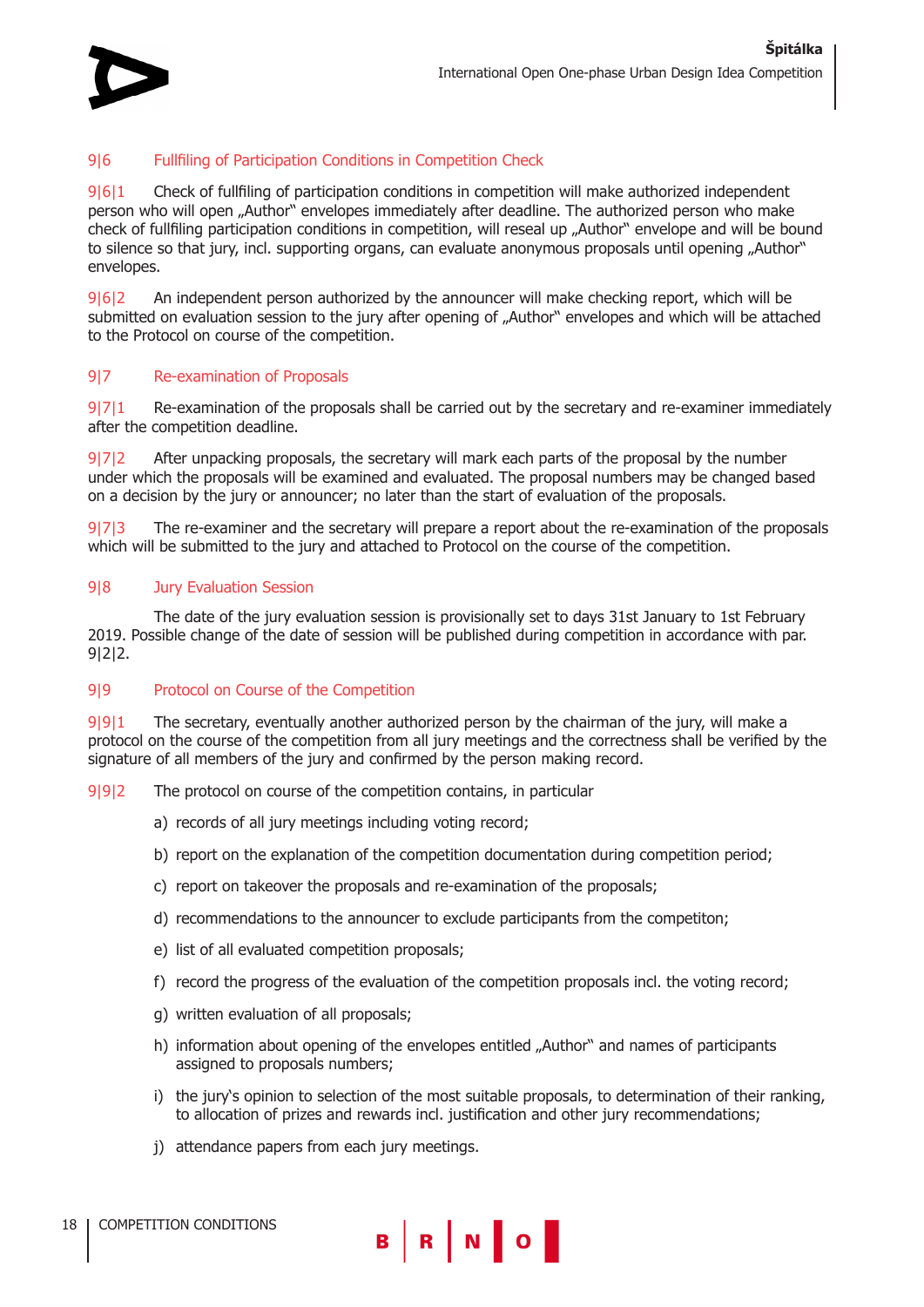

9|9|3 Into the protocol on the course may be recorded different opinions on course of the competition of the jury members, if these members will expressly request it.

## 9|10 Decision on the Selection of the Most Suitable Proposal and Its Announcement

9|10|1 The announcer is bound by the jury's opinion when choosing the most suitable proposal.

9|10|2 The announcer will take the decision on the selection of the most suitable proposal within 90 days of the issue of the jury's opinion.

9|10|3 The announcer may decide to reconsider the proposals from the reasons specified in § 148 sec. 7 of the Act no. 134/2016 Coll. and § 11 sec. 1 of Code of Competition.

9|10|4 The announcer will send the decision on the selection of the most suitable proposal and the protocol on the course of the competition to all the participants:

- a) by post mail in their own hands, or
- b) into data mailbox (in case of participants who enter data mailbox ID into the envelope entitled "Author")

within 10 days of the final decision on the selection of the most suitable proposal.

9|10|5 After sending the decision on the selection of the most suitable proposal, the announcer will publish the competition results on the announcer's profile, as well as in other ways identical to how they published the announcement of the competition.

## 9|11 Availability of Competition Proposals

By the day of sending the protocols begins the deadline of availability of the competition proposals. The deadline ends 15 days after the delivery of the protocol to the last participant. In this period, all competition proposals will be accessible to all participants.

## 9|12 End of the Competition, Cancellation of the Competition

- 9|12|1 The competition ends on the day when:
	- a) all participants will be allowed the deadline for submitting objections against the selection of the proposal in accordance with § 13 of Code of Competition, unless objections are raised;
	- b) in case of objection expires the deadline for submision of a petition for arbitration at the Professional Court of Czech Chamber of Architects in accordance with § 13 par. 3 of Code of Competition, if a petition isn't submitted.
	- c) in case of submission the petition for arbitration at the Professional Court of Czech Chamber of Architects, by issuing of arbitration award.

9|12|2 The announcer has the right to cancel the competition under conditions of § 127 and § 149 of the Act and according to § 6 of the Code of Competition.

9|12|3 In case of the cancellation the competition, the announcer is obliged to pay the compensation to participants who prove that they have made or completed a competition proposal, at a proportional share of the total amount for prizes and rewards, but no more than CZK 200.000. Participants will prove proposal elaboration by sending their proposals in digital version (on CD/DVD and in the format the participants have processed them) to the address for submission of proposals in accordance with par. 9|5|1 within 15 days from the publishing of the cancellation of the competition. The announcer will pay out compensation based on a opinion of the jury on the level of elaboration of proposals within 60 days from the publishing of the cancellation of the competition.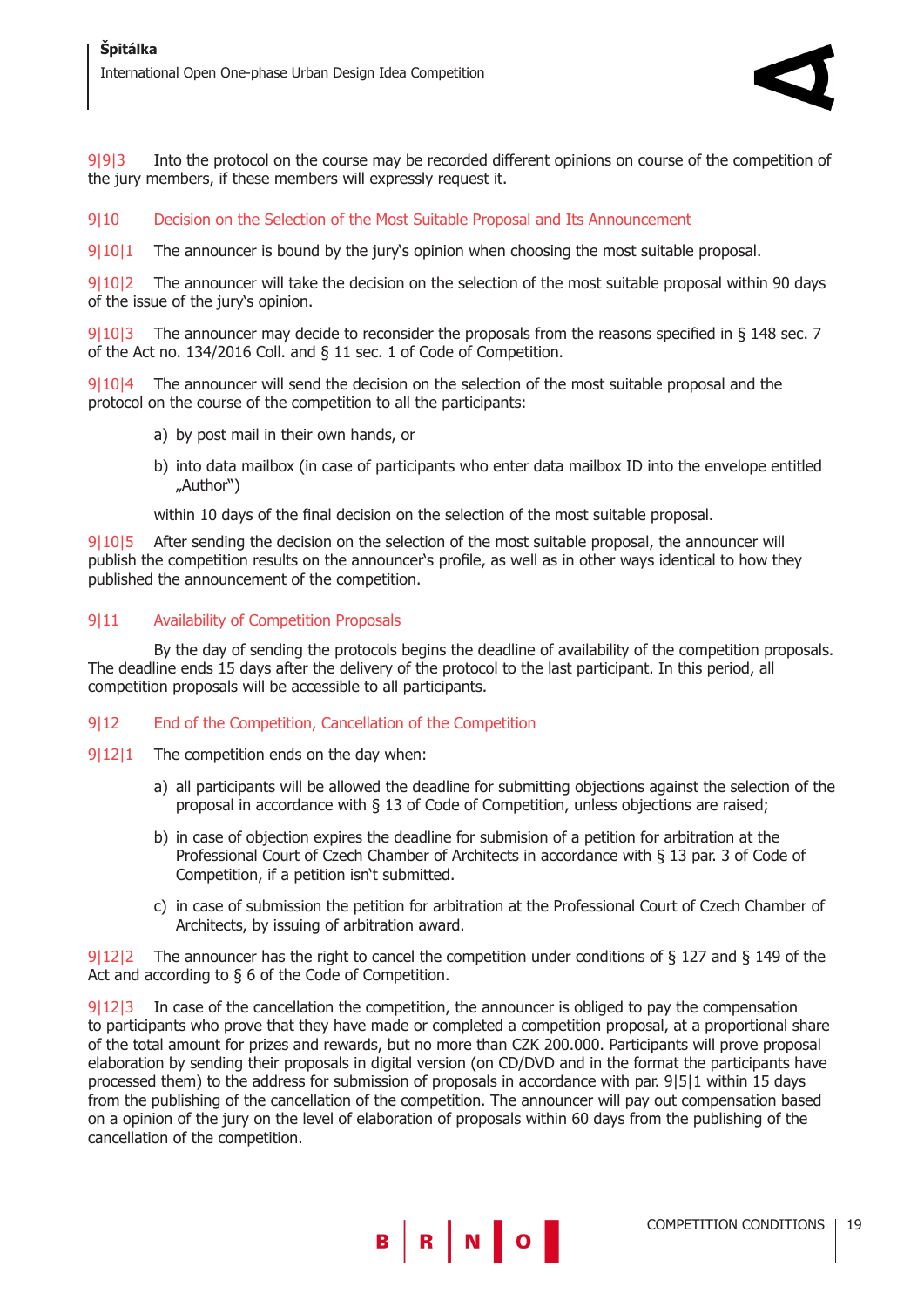

## 9|13 Payment of Prizes and Rewards Associated with Participation in the Competition.

Prizes, rewards and other payments will be paid no later than 50 days from the decision on selection of the most suitable proposal or no later than one week from issuing arbitration award, if the arbitration will be led.

## 9|14 Public Exhibition of the Competition Proposals

Public exhibition of the competition proposals will be opened no later than three months after the notification of the decision on the selection of the most suitable proposal.

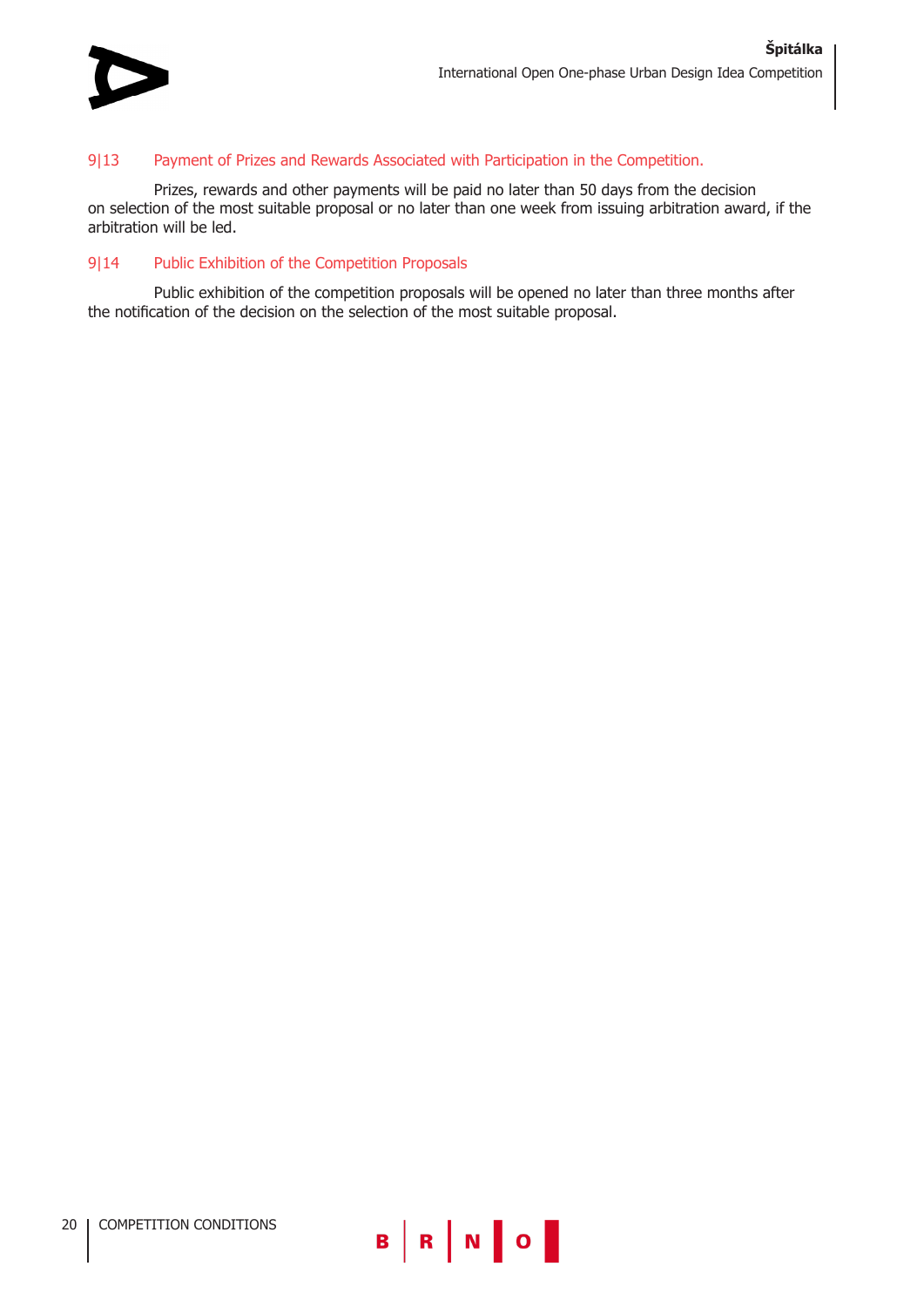## 10| SOLUTION OF DISPUTES

## 10|1 Objections

10|1|1 Participants may submit objections against the announcer's procedures in competition in accordance with § 13 of the Code of Competition.

10|1|2 Each participant of the competition may, within a deadline of 15 days from the delivery of notification of competition results, send to the announcer of the competition justified objections to the formal procedures of the jury.

 $10|1|3$  The objections are filed by the participant ( $n$ , the complainant") in writing and must contain who is submitting them, against which procedure of the jury or the announcer the objections are directed, where the complainant sees a violation of the competition conditions and what the complainant demands as satisfaction.

10|1|4 The announcer shall review the objections in full and within 15 days from the delivery of objections shall send the complainant the written decision on whether or not the objections are satisfied, stating the reason. If the announcer accepts the objections, it will state the method for rectification in the decision and inform all competition participants of this fact. If the announcer doesn't accept the objections, it must inform the complainant in writing of the possibility of submitting a request to start arbitrations proceedings to the chair of the Proffesional Court of Czech Chamber of Architects.

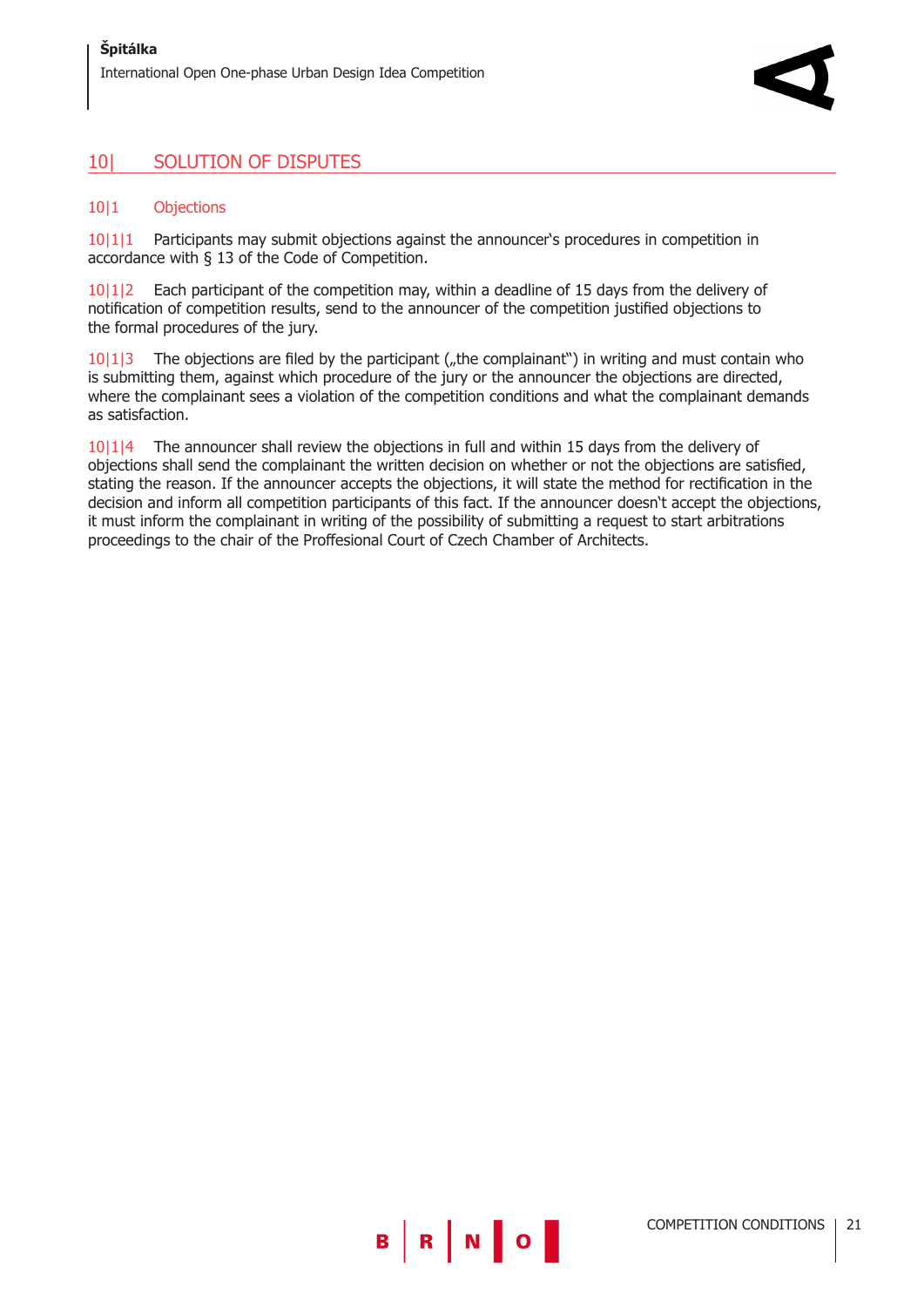

## 11| AUTHOR'S RIGHTS

#### 11|1 Ensuring Copyright Protection of the Design in the Relationship between the Participant and the Author

To ensure copyright protection of the proposal, the participant shall:

- a) provide a statement that the participant is at the same time the author in the case when the proposal is translated by an individual who is also a participant and the author or a legal entity whose statutory body is a person who is the author of the competition proposal;
- b) provide a copy of license agreement regulating the settlement of copyrights between the authors and individuals submitting the proposal together such as a participant;
- c) provide a copy of license agreement regulating the settlement of copyrights between the legal entities submitting the proposal together such as a participant if the designer is the statutory organ or the legal entities employee;
- d) provide a copy of license aggreement between the participant and the author in case the author is the subcontractor of the participant.

#### 11|2 Ensuring of Copyright Protection of the Design in the Relationship the Participant and the Announcer

11|2|1 Authors of competition proposals are holders of personal copyrights in sense of § 2 Act n. 121/2000 Coll., on Copyright, about Rights Related to Copyright, as later amended. The authors of competition proposals will retain their copyrights, may publish their proposals and use them again in another case.

11|2|2 By submitting a competition proposal, the authors agree to free reproduction and to submit their competition proposals as part of the promotion of the competition and its results.

11|2|3 Awarded and rewarded proposals become the announcer's property. The authors of these proposals agree to use their copyrights works for the purpose of this competition and for the purpose of incorporation into the assignment of the change of the planning documentation. In relation to awarded proposals announcer obtains license to exercise property rights under the following conditions. Authors of awarded proposals grant to announcer agreement to use their copyrights and explicitly take note that their author's work shall be used or also finalized for purposes using as a documentation for selection of project documentation contractor in procurement procedure for public contract in accordance with the Act. Announcer is mainly authorized reproduce the author's work, elaborate or use another similar way within change of Brno Spatial Plan and change of regulation plan. Is explicitly agreed that announcer's authorization also contains possibility to make work part of tender specifications for selection of project documentation contractor. Participant provides license to announcer and license fee is included in prize in accordnace with par. 8|2.

11|2|4 Unrated and unrewarded proposals will be returned to the authors on request after the public exhibition.